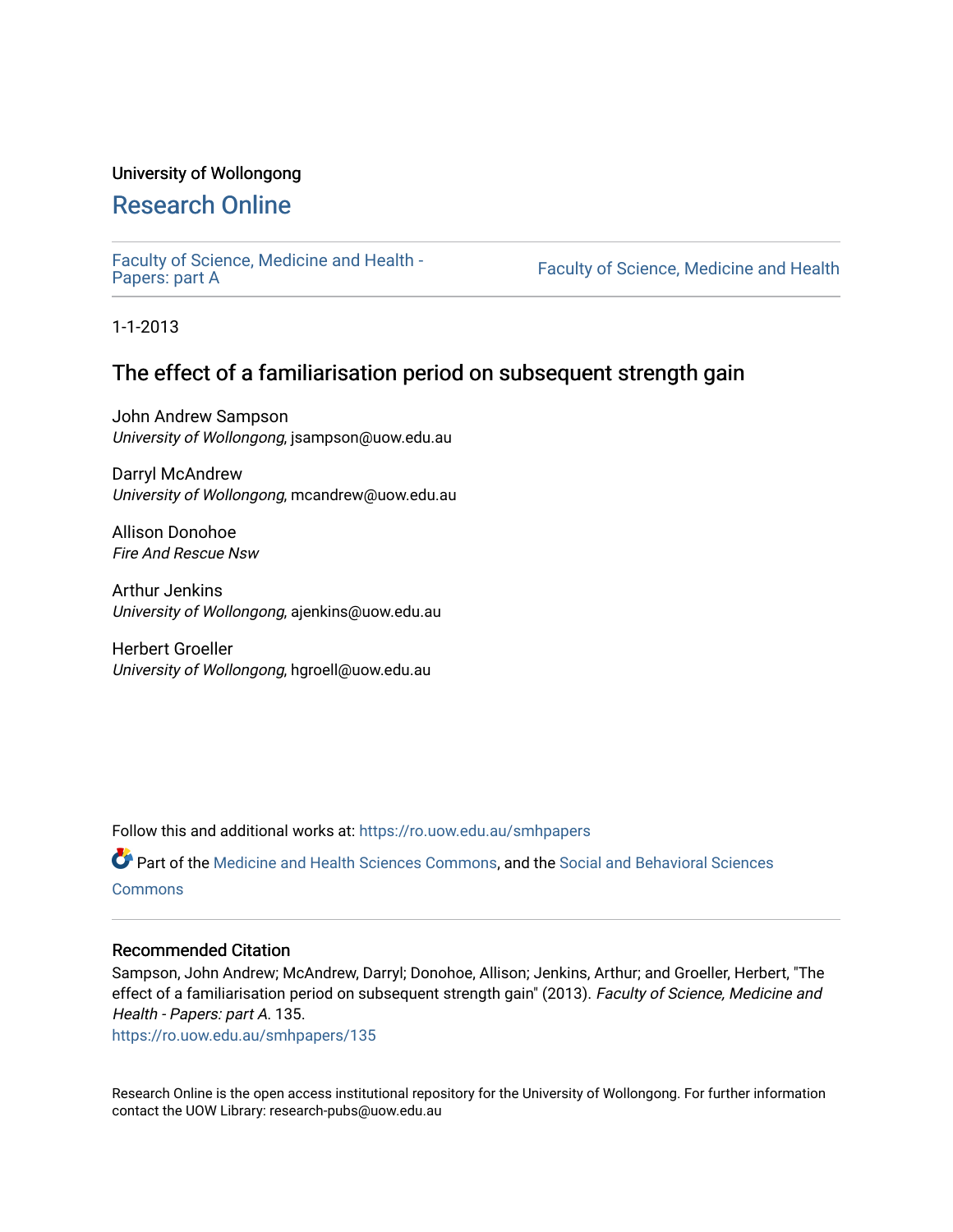# The effect of a familiarisation period on subsequent strength gain

## **Abstract**

Untrained subjects can display diverse strength gain following an identical period of resistance exercise. In this investigation, 28 untrained males completed 16-weeks of resistance exercise, comprising 4-weeks familiarisation, and 12-weeks of heavy-load (80–85%) activity. High and low responders were identified by the  $\Delta$ 1RM ( $\Delta$  one repetition maximum) observed following familiarisation (25.1 ± 1.4%, 9.5 ± 1.4%, P < 0.0001) and differences in electromyographic root mean square amplitude ( $\Delta$ EMGRMS 29.5 ± 8.3%, 2.4 ± 6.0%, P = 0.0140), and habitual and occupational activity patterns were observed between these respective groups. The strength gain (P < 0.0001) observed within high (29.6  $\pm$  1.7%) and low (31.4  $\pm$ 2.7%) responding groups was similar during the heavy-load phase, yet ΔEMGRMS increased (P = 0.0048) only in low responders (31.5 ± 9.3%). Retrospectively, differences (P < 0.0001) in baseline 1RM strength of high- (19.7 ± 0.9 kg) and low-responding (15.6 ± 0.7 kg) groups were identified, and a strong negative correlation with Δ1RM after 16-weeks (r 2 = −0.85) was observed. As such, baseline 1RM strength provided a strong predicative measure of strength adaptation. The ΔEMGRMS suggests strength variability within high and low responders may be attributed to neural adaptation. However, differences in habitual endurance and occupational physical activity suggests one should consider screening not only recent resistance training, but also other modes of physical activity during participant recruitment.

## **Disciplines**

Medicine and Health Sciences | Social and Behavioral Sciences

### Publication Details

Sampson, J. Andrew., McAndrew, D., Donohoe, A., Jenkins, A. & Groeller, H. 2013, 'The effect of a familiarisation period on subsequent strength gain', Journal of Sports Sciences, vol. 31, no. 2, pp. 204-211.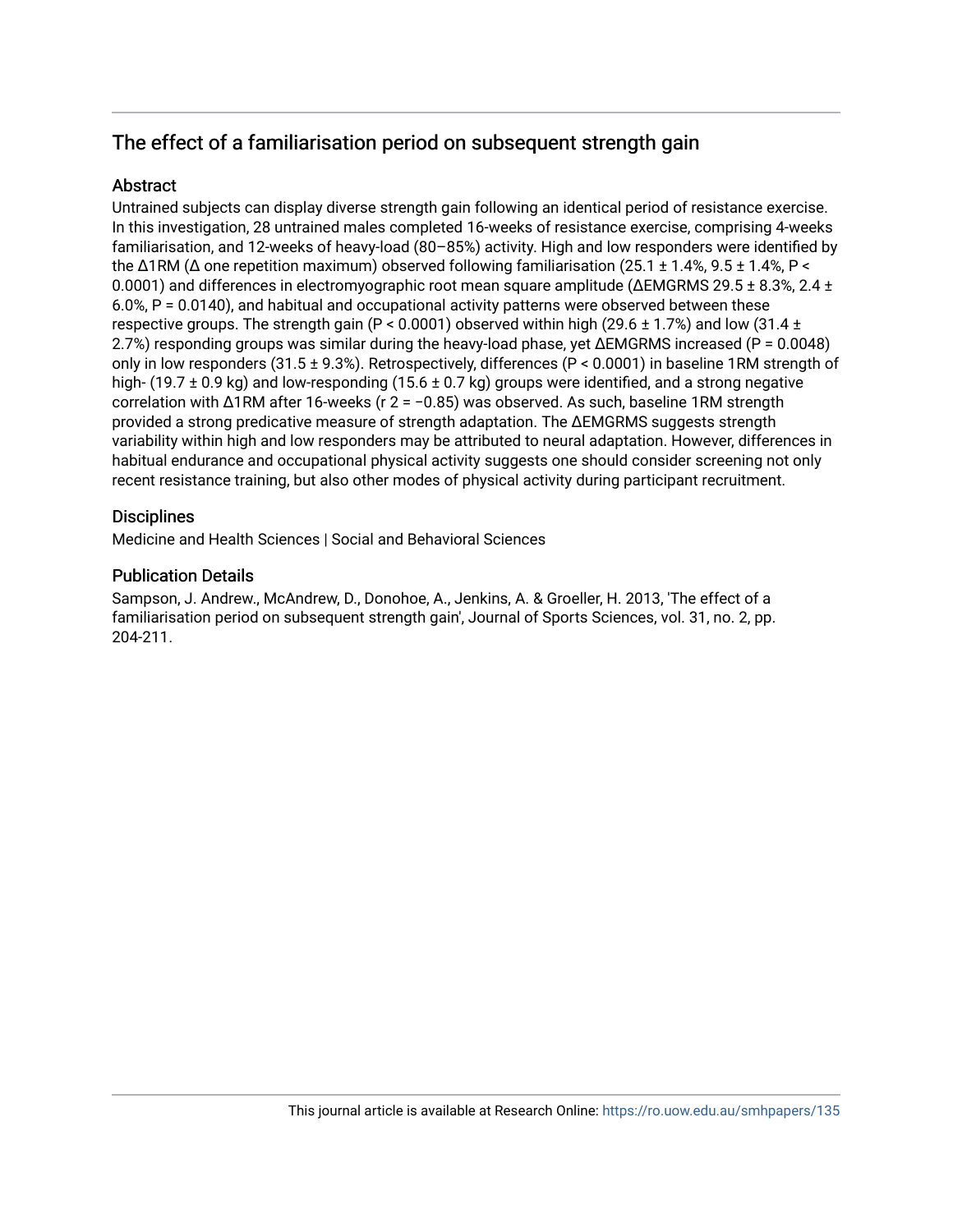| $\mathbf{1}$        | The effect of a familiarisation period on subsequent strength gain                                                                                                                                                                                                                                                                                         |
|---------------------|------------------------------------------------------------------------------------------------------------------------------------------------------------------------------------------------------------------------------------------------------------------------------------------------------------------------------------------------------------|
| $\overline{2}$      |                                                                                                                                                                                                                                                                                                                                                            |
| 3                   | Keywords: Key Words: muscle strength, resistance training, adaptation, physiological,                                                                                                                                                                                                                                                                      |
| $\overline{4}$      | respondents                                                                                                                                                                                                                                                                                                                                                |
| 5                   |                                                                                                                                                                                                                                                                                                                                                            |
| 6<br>$\overline{7}$ | John Andrew Sampson a, Darryl McAndrew b, Alison Donohoe c, Arthur<br>Jenkins b & Herbert Groeller a<br>8 a University of Wollongong, School of Health Science, Northfields Avenue,<br>Wollongong, 2522,<br>9 Australia<br>b University of Wollongong, Graduate School of Medicine, Wollongong, Australia<br>$10$ c Fire and Rescue NSW, Sydney, Australia |
| 11                  |                                                                                                                                                                                                                                                                                                                                                            |
| 12                  |                                                                                                                                                                                                                                                                                                                                                            |
| 13                  |                                                                                                                                                                                                                                                                                                                                                            |
| 14                  |                                                                                                                                                                                                                                                                                                                                                            |
| 15                  |                                                                                                                                                                                                                                                                                                                                                            |
| 16                  |                                                                                                                                                                                                                                                                                                                                                            |
| 17                  |                                                                                                                                                                                                                                                                                                                                                            |
| 18                  |                                                                                                                                                                                                                                                                                                                                                            |
| 19                  |                                                                                                                                                                                                                                                                                                                                                            |
| 20                  |                                                                                                                                                                                                                                                                                                                                                            |
| 21                  |                                                                                                                                                                                                                                                                                                                                                            |
| 22                  |                                                                                                                                                                                                                                                                                                                                                            |
| 23                  |                                                                                                                                                                                                                                                                                                                                                            |
| 24                  |                                                                                                                                                                                                                                                                                                                                                            |
| 25                  |                                                                                                                                                                                                                                                                                                                                                            |
| 26                  |                                                                                                                                                                                                                                                                                                                                                            |
| 27                  |                                                                                                                                                                                                                                                                                                                                                            |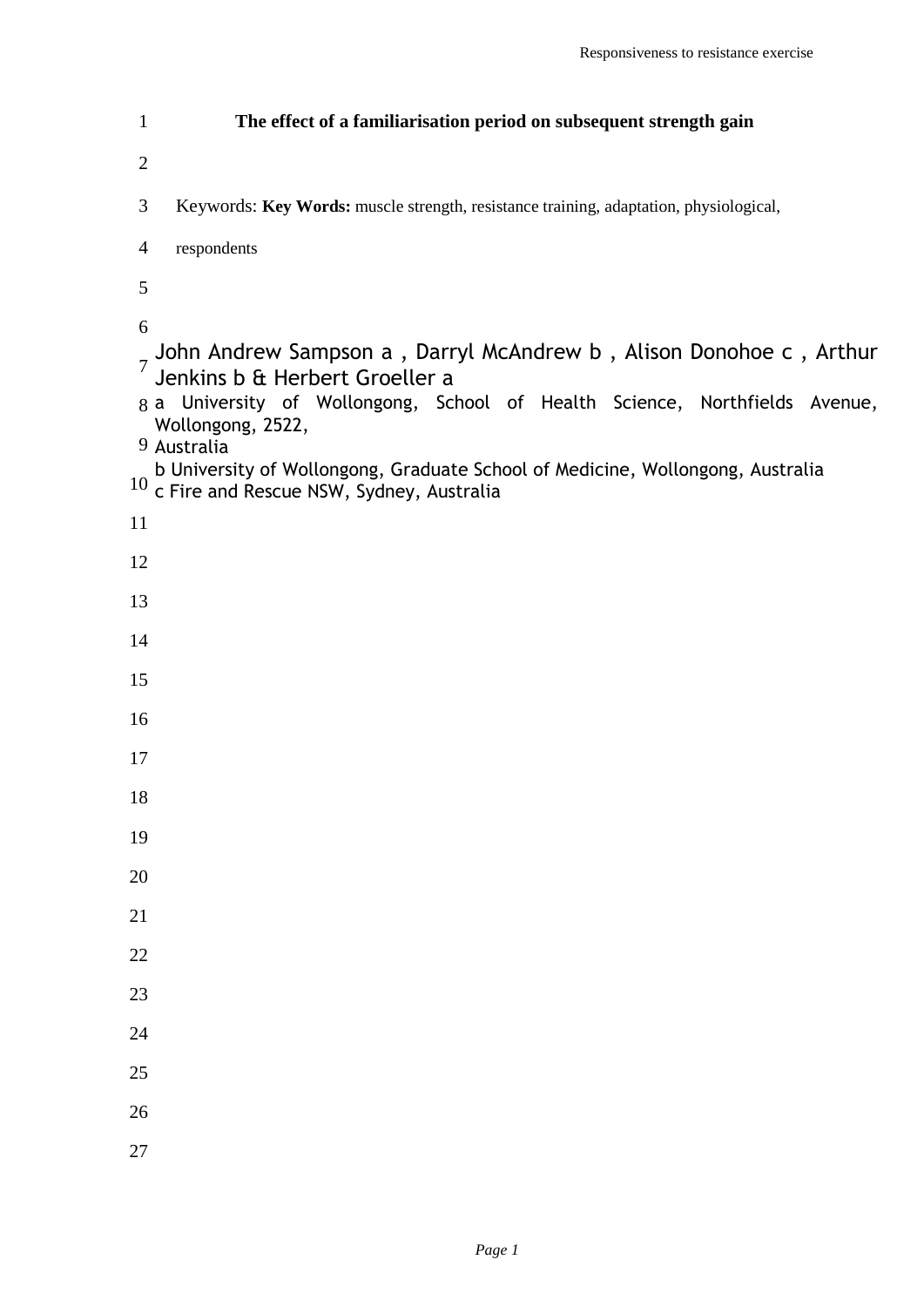#### **Abstract**

 Untrained subjects can display diverse strength gain following an identical period of resistance exercise. In this investigation, twenty-eight untrained males completed 16-weeks of resistance exercise, comprising 4-weeks familiarisation, and 12-weeks of heavy-load (80- 85%) activity. High and low responders were identified by the ∆1RM observed following 6 familiarisation (25.1  $\pm$ 1.4%, 9.5  $\pm$ 1.4%, p<0.0001) and differences in electromyographic root 7 mean square amplitude ( $\triangle EMG_{RMS}$  29.5 ±8.3%, 2.4 ±6.0%, p=0.0140), and habitual and occupational activity patterns were observed between these respective groups. The strength 9 gain (p<0.0001) observed within high (29.6  $\pm$ 1.7%) and low (31.4  $\pm$ 2.7%) responding groups was similar during the heavy-load phase, yet ∆EMGRMS increased (p*=*0.0048) only in low 11 responders (31.5  $\pm$ 9.3%). Retrospectively, differences (p<0.0001) in baseline 1RM strength 12 of high- (19.7  $\pm$ 0.9 kg) and low-responding (15.6  $\pm$ 0.7 kg) groups were identified, and a 13 strong negative correlation with  $Δ1RM$  after 16-weeks ( $r^2 = -0.85$ ) was observed. As such, baseline 1RM strength provided a strong predicative measure of strength adaptation. The ∆EMG<sub>RMS</sub> suggests strength variability within high and low responders may be attributed to neural adaptation. However, differences in habitual endurance and occupational physical activity suggests one should consider screening not only recent resistance training, but also other modes of physical activity during subject recruitment.

- 
- 
- 
- 
- 
- 
- 
- 
- 
-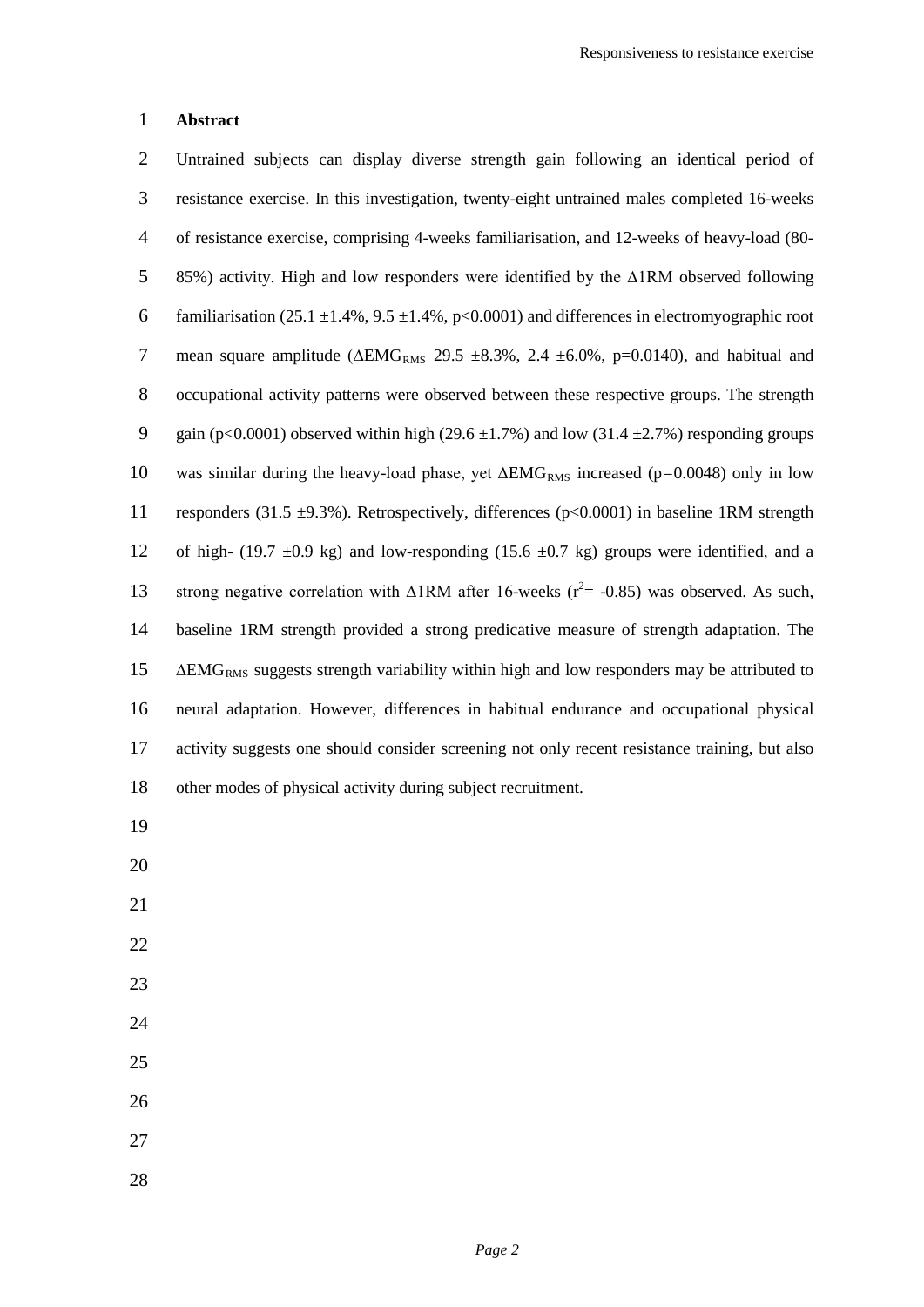#### **1.0 Introduction**

 Pre-training status (phenotype) significantly influences the strength gain observed during resistance training, with some individuals being very responsive, whilst others show little strength adaptation (Ahtiainen *et al.*, 2004; Alen *et al.*, 1984). Significant inter-participant variability is however also observed within an untrained cohort, with differences of >150% in one repetition maximum (1RM) strength gain reported between the highest, and lowest responders following a period of identical training (Hubal *et al.*, 2005). This is a characteristic of all forms of physiological adaptation, and, in the case of resistance training, adaptation responsiveness may even be genetically determined (Clarkson *et al.*, 2005; Pescatello *et al.*, 2006; Thomis *et al.*, 1998). Thus, outcomes from training studies can be masked or exaggerated if participant selection and treatment allocation have a bias favouring low or high responders (respectively) that may confound data interpretation.

 One solution used to address differences in adaptation responsiveness has involved grouping participants on the basis of training history (Campos *et al.*, 2002; Hubal *et al.*, 2005; Munn *et al.*, 2005), yet inter-participant variability in strength gain remained high (Hubal *et al.*, 2005). Others have grouped participants according to similarities in morphological or baseline strength attributes (Folland *et al.*, 2002; Kraemer *et al.*, 2004; Moss *et al.*, 1997). However, the effectiveness of this strategy has not been evaluated.

 The resistance exercise literature has commonly defined participants as untrained based on the absence of resistance training experience for a period of 6–12 months (Ratamess *et al.*, 23 2009). However this definition fails to consider the impact that occupational, habitual and endurance-related activities may have on strength adaptation. For example, concurrent strength and endurance training may interfere with strength adaptation (Hickson, 1980) (Bell *et al.*, 2000; Dudley & Djamil, 1985; Hennessey & Watson, 1994). It is therefore possible that strength adaptations may be influenced by concurrent (habitual and occupational) endurance activity patterns.

*Page 3*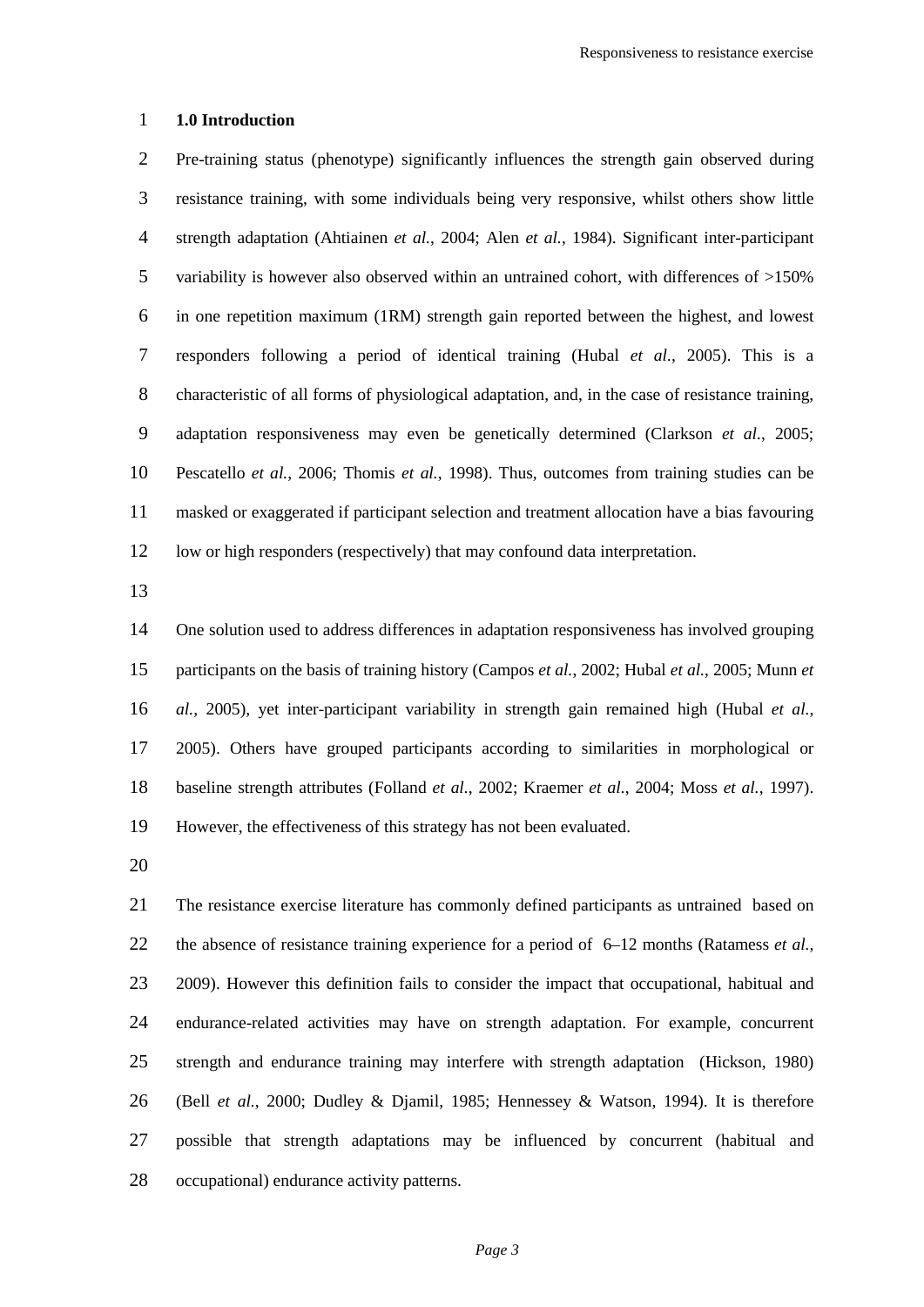In this investigation, the adaptations observed following a period of resistance exercise and the extent of inter-participant variability were examined. A controlled period of resistance exercise can be applied prior to an experimental intervention during a familiarisation period. Indeed, previous investigations have incorporated familiarisation periods of 1-4 weeks (Campos *et al.*, 2002; Dudley *et al.*, 1991). A familiarisation period may enable better control over any confounding influences that may impact upon strength adaptation; however the effectiveness of this research design element has never been formally evaluated. Thus, the principal focus of this experiment therefore centred upon how participants identified as high and low responders to resistance training would adapt to an extended resistance training programme.

 This is potentially an important topic since, to the best of our knowledge, no resistance training experiments exist in which participant responsiveness to a resistance training stimuli has formed an integral part of the experimental design. Yet, it is well known that an evaluation of the effectiveness of different training regimens is very difficult when the pre- training status of research participants varies across treatment groups (Hakkinen, 1985). Considering the widely adopted approach to group participants with respect to their strength capacities (Folland *et al.*, 2002; Kraemer *et al.*, 2004; Moss *et al.*, 1997), this experiment therefore retrospectively evaluated the effectiveness of grouping participants according to variations in baseline strength. In line with the literature, participant's recent resistance exercise histories were screened during recruitment. Endurance activity patterns did not however form any part of the inclusion criteria. This was an intentional consideration in order to evaluate the third aim of this experiment and examine the effect of habitual endurance-based exercise and physical activity patterns on adaptation responses observed during resistance training.

#### **2.0 Methods**

Twenty-eight untrained males, who had not participated in resistance exercise for a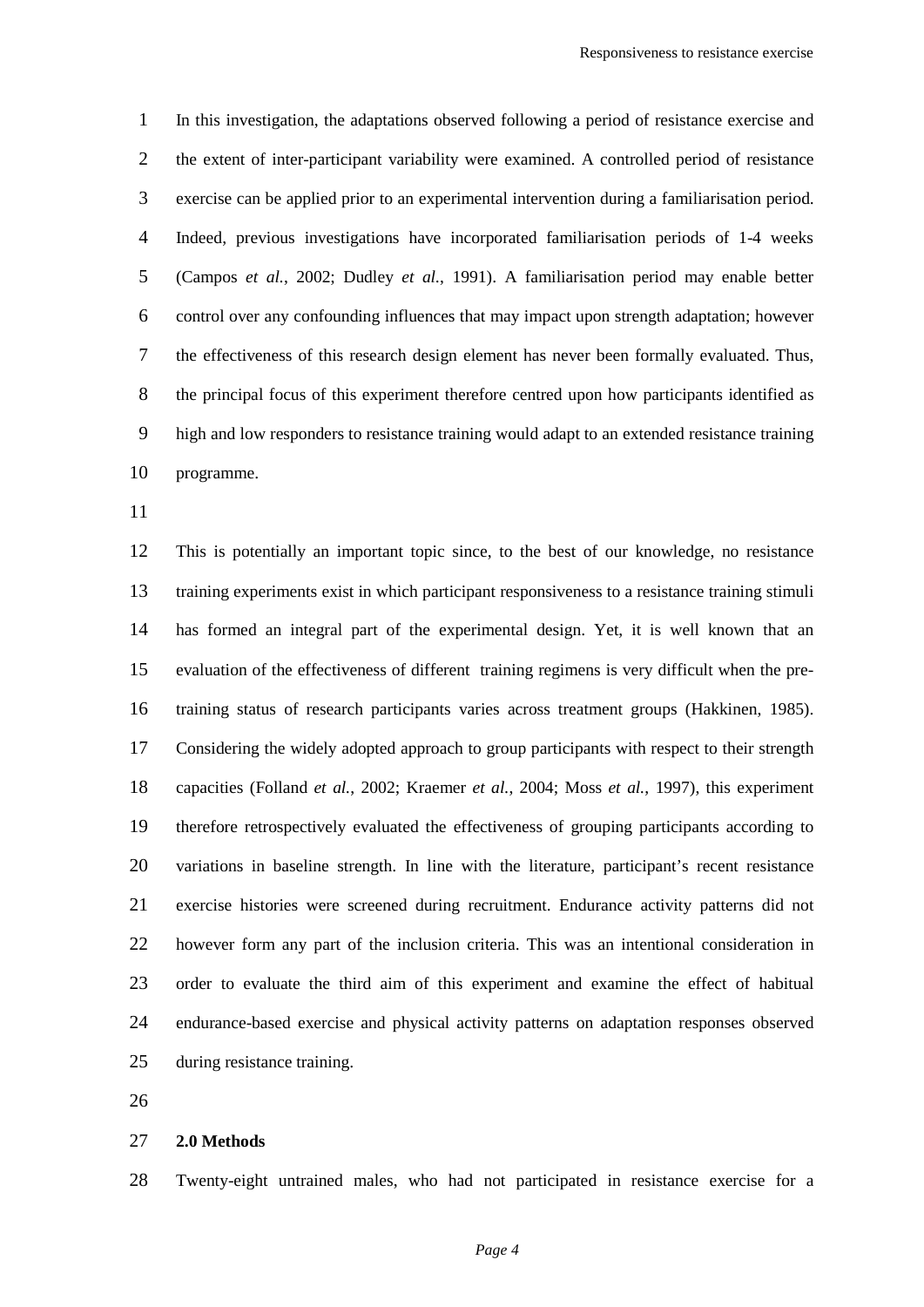minimum of six months, completed this project. All participants provided written, informed consent and completed a standard physical activity and medical history questionnaire utilised within our laboratory formulated from validated questionnaires (Chisholm *et al.*, 1978; Ferris, 1978; Salis *et al.*, 1985; Thomas *et al.*, 1992). Procedures were approved by the Human Ethics Research Committee (University of Wollongong).

 All participants were first familiarised with resistance exercise for 4-weeks, training three times per week. Unilateral elbow flexions and extensions of the dominant limb, were performed through a 100° range of motion (60° flexion - 160° extension) from a supine position, using a custom-built apparatus instrumented with a load cell (Applied Measurement, X-TRAN, 51W-1kN, Eastwood, Australia) and shaft encoder (E6C2- CWZ6C-1000, Omron, Minato-ku, Tokyo, Japan) (Figure 1). The experimental position was chosen to isolate the elbow flexor muscle group by restricting lumbar extension and auxiliary muscle activation. Resistance loads were increased from 50% to 80% of one repetition maximum (1RM) over these four weeks. Participants completed four sets of exercise in each session, a fixed number of repetitions per set (15 and 12) were completed in weeks one and two, while participants trained to task failure in weeks three and four. The purpose of this training was to enable an evaluation of participant responsiveness, from changes in 1RM strength. Participants were classified as either high or low responders to the adaptation stimulus on the basis of strength change, and their subsequent adaptations to a further 12 weeks of heavy-load resistance training were recorded. The greatest separation in relative 22 strength gain was observed between the  $25<sup>th</sup>$  (<15.8%) and  $75<sup>th</sup>$  (>17.9%) percentiles. Thus, 23 individuals who achieved a 1RM strength gain  $\geq$ 17.9% were defined as high responders, and all other participants were deemed to be low responders. This classification also resulted in an equal number of high (*N*=14) and low responders (*N*=14), who were counterbalanced across three different training groups for a further 12-weeks of heavy-load (85% 1RM) resistance exercise. The three treatment groups were differentiated by elbow flexion movement speed and total work, subjects either i) trained to task failure using slow (2 s)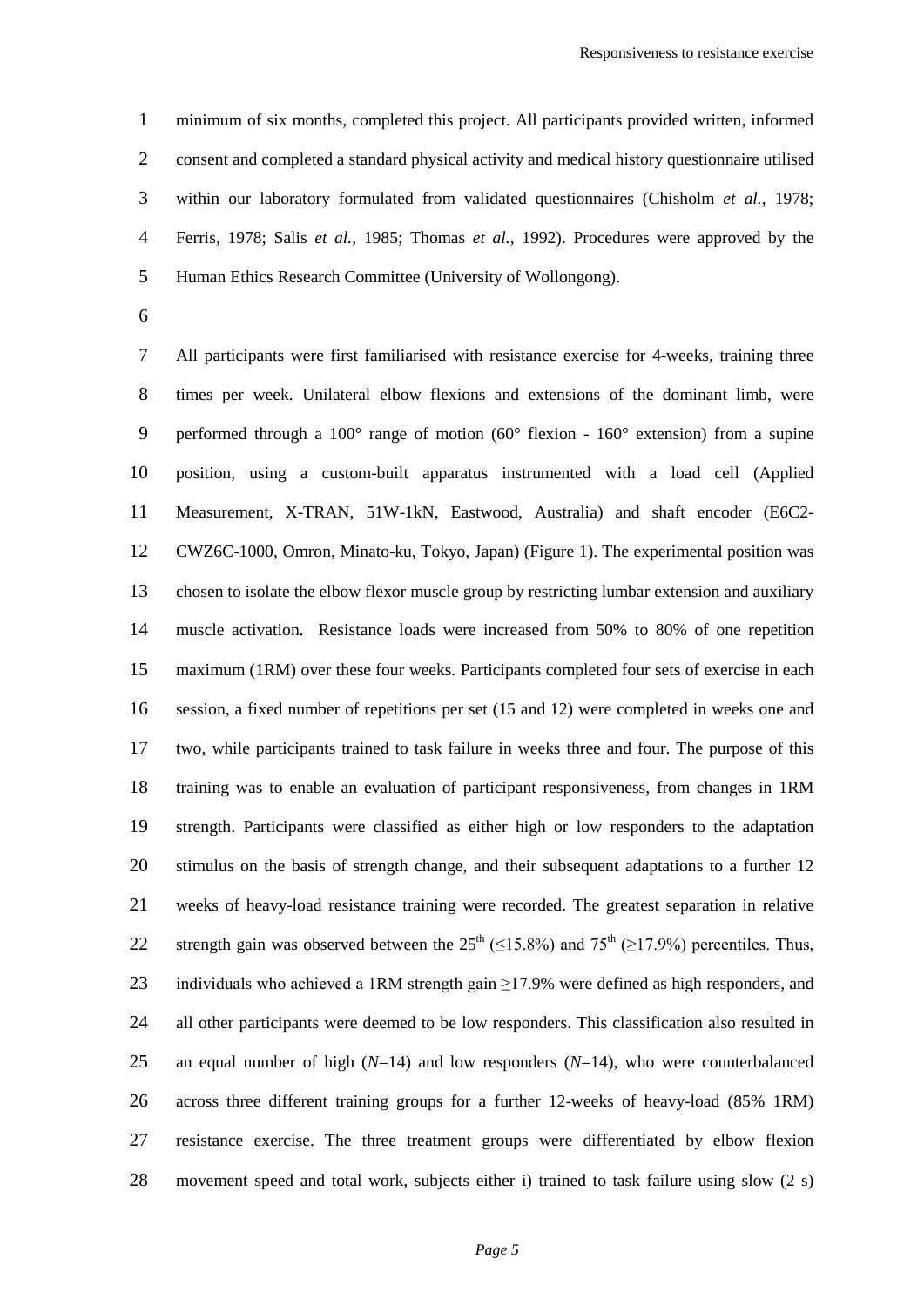flexion and (2 s) extension phases of contraction, ii) trained using maximal acceleration during flexion and a slow (2 s) extension, or iii) trained to maximal acceleration during flexion and extension. Participants were assisted during controlled periods of contraction with a digital metronome (Boss TU-80, Roland Corporation, CA, USA) and differences in contraction velocity were examined retrospectively from data collected by the shaft encoder. Subjects within the two groups performing muscle contractions including maximal acceleration were instructed to perform only four repetitions per set, whilst the first group using slow (2 s) phases of contraction trained to task failure, completing approximately 6 repetitions per set. Thus, groups performing rapid muscle contractions performed approximately 30% less work than the task failure resistance exercise group. 

- 
- 

#### **INSERT FIGURE 1 ABOUT HERE**

 Dominant limb elbow flexor 1RM strength was assessed in the experimental position at baseline (week 0), after familiarisation (week 4) and in weeks 8, 12 and 16 of heavy-load resistance training. Strength was determined as the highest successful repetition to the closest 0.25 kg. An average of 5.2 SD 2.3 attempts, were completed before 1RM was achieved, with a minimum 2-min rest between successive attempts.

 In addition to the main hypothesis, electromyographic root mean square amplitude (EMG<sub>RMS</sub>) from agonist, antagonist and synergist muscle groups were collected during 1RM tests at week 0, 4 and 16. Surface electrodes (Ag/AgCL contact diameter 15 mm) were adhered to the *biceps brachii* midway between the acromion process and elbow crease, and central to the muscle belly of the medial head of *triceps brachii*. Movement of the proximal radioulnar joint was controlled by maintaining the forearm in supination, and shoulder 26 stabilisation was assessed by monitoring EMG<sub>RMS</sub> amplitude via surface electrodes located on the *anterior deltoid* 40 mm below the clavicle, and on the *upper trapezius*, along the ridge of the shoulder, halfway between the cervical spine and the acromion.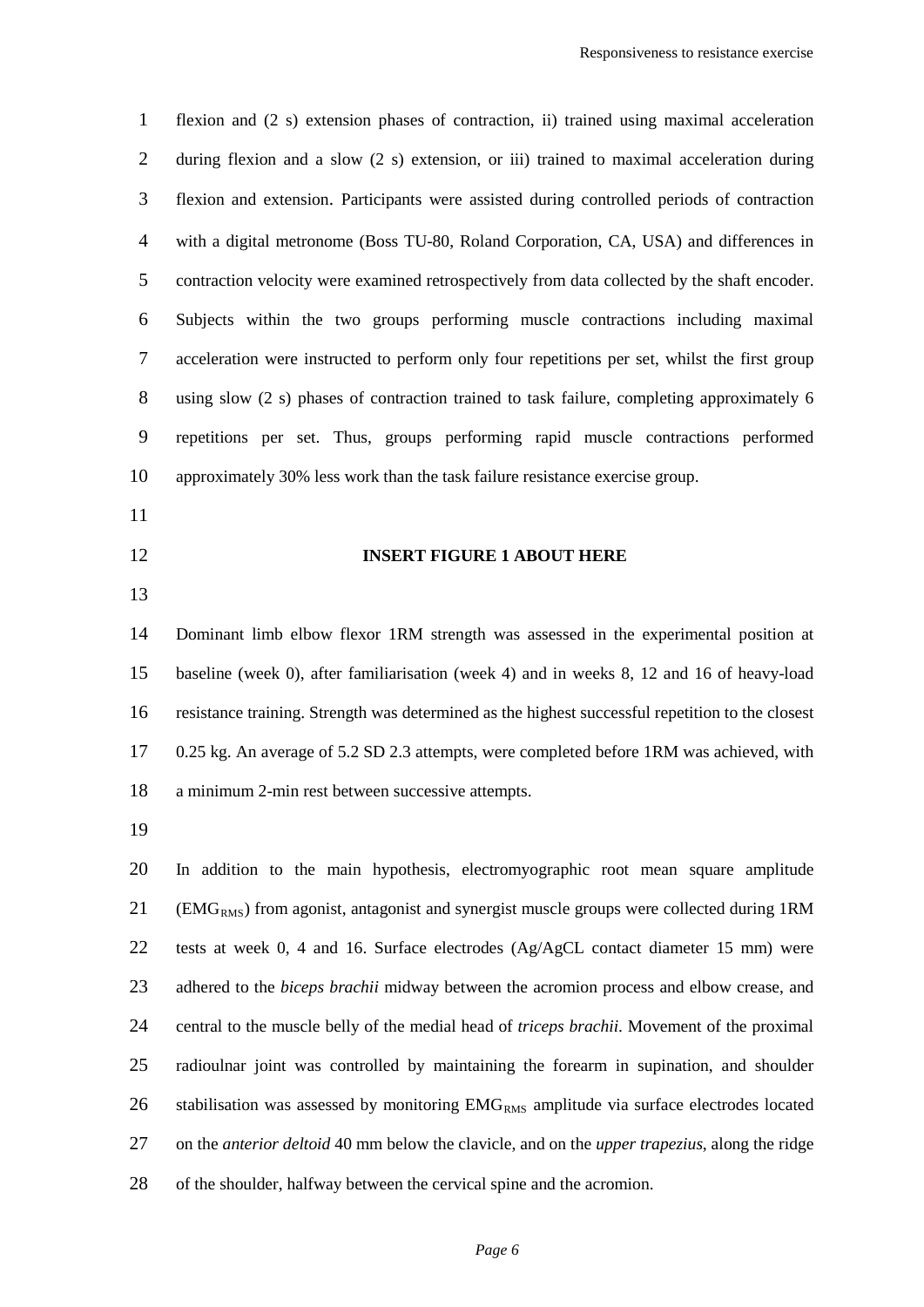Electrode positions were marked using henna dye and maintained throughout training. Electromyographic signals were pre-amplified with a low-frequency cut-off (3 Hz), amplified (1000×), and high- (10 Hz) and low- (500 Hz) band pass filtered (Neurolog 844, 820, 144, 135, Digitimer Neurolog, Hertfordshire, U.K.). Data were collected at 2000 Hz, and processed via an analogue to digital converter (Power 1401, Cambridge Electronic Design, Cambridge, U.K.) using Spike 2 software (Ver 5.13, Cambridge Electronic Design, 7 Cambridge, U.K.). EMG<sub>RMS</sub> amplitudes (mV) were analysed using Spike 2, via a series of 250 ms windows with a 50% overlap, scrolling the duration of the 1RM, and normalised to baseline values within participants.

 Elbow flexor cross-sectional area was measured by an experienced radiologist for 13 high and 12 low responders at the end of weeks 4 and 16. Muscle cross-sectional area was not assessed at baseline as it is well established that 4 weeks of resistance exercise is insufficient to induce a change in muscle cross-sectional area (Abe *et al.*, 2000; Moritani & DeVries, 1979; Staron *et al.*, 1994). A total of 46 muscle slices were recorded (thickness 6.35 mm, with 1 mm inter-slice gap) using magnetic resonance imaging (MRI), Turbo Spin Echo, T2 images (1.5 T Philips Intera, Philips Healthcare, Da Best, Netherlands). Participants were supine for these scans, with the superior margin of the coil positioned level with the acromioclavicular joint. Imaging commenced at the superior portion of the humeral head, extending distally along the length of the muscle. The *biceps brachii* and *brachialis* muscles were traced using commercially available software (3D-Doctor, Able Software Corporation, Lexington, MA, U.S.A.), and cross-sectional area was calculated as the mean across seven images central to the muscle belly (slices 20-26).

 A two-way repeated measures *ANOVA* determined group (high versus low responder), by time interactions. When significant interactions were detected, a *post hoc* Bonferroni correction for multiple comparisons was applied. A multiple regression examined 1RM strength gains relative to baseline 1RM strength, and the impact of participant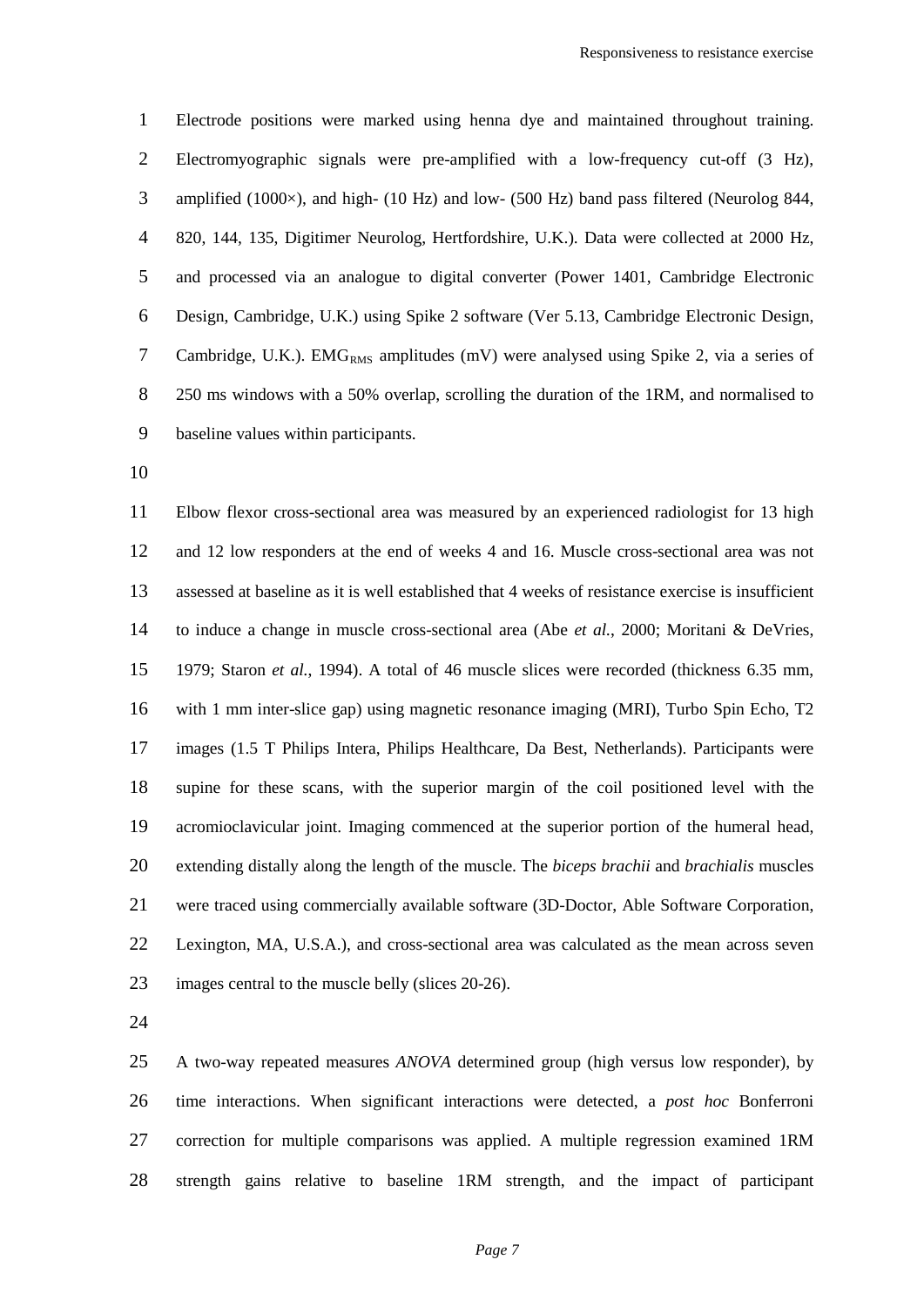responsiveness during familiarisation, on the subsequent 1RM strength gain observed after heavy-load resistance training. Physical activity questionnaire responses were ranked and analysed via a Mann Whitney *U*-test (Prism Ver. 5.00, GraphPad Software, San Diego 4 California U.S.A.). Data are represented as means and standard errors of the means  $(\pm)$ 5 unless stated otherwise (SD), with *alpha* set at p<0.05 for all statistical analyses.

#### **3.0 Results**

 No significant difference was observed in the general characteristics of high and low responders in age (21.6 SD 4.4 and 25.9 SD 7.4 y), height (178.7 SD 7.8 and 180.2 SD 6.5 cm) or body mass (78.9 SD 13.3 and 81.3 SD 11.4 kg) respectively. Self-reported exercise histories differed significantly between high- and low-responding groups, suggesting that strength gains were inversely associated with endurance and occupational activity. Differences were observed in the number of high and low responders reporting habitual activity, (7 high, 13 low, p*=*0.0149), physically demanding employment (4 high, 9 low 15 p=0.0148), frequency of vigorous endurance exercise ( $\sim$ 1  $\times$  per week high,  $\sim$ 3  $\times$  per week 16 low, p=0.0035), and recreational activity  $(-2-3 \times$  per week high,  $-4-6 \times$  per week low, p*=*0.0484).

 The strength gains observed during the 12 week heavy load training period (weeks 4-16) 20 were similar across the three treatment groups  $(28.6 \pm 2.2\% , 32.8 \pm 1.5\% )$  and  $(30.6 \pm 3.8\% )$ . Furthermore, similar strength gains were observed between high and low responders across the three treatment groups in weeks 8, 12 and 16 during heavy-load resistance training. Thus, since high and low responders were counterbalanced across groups, and significant differences in strength adaptation were not observed among the three regimens, the three groups were collapsed and herein we report a comparison of strength adaptation between 14 high and 14 low responders during the four week familiarisation and subsequent 12 week training periods.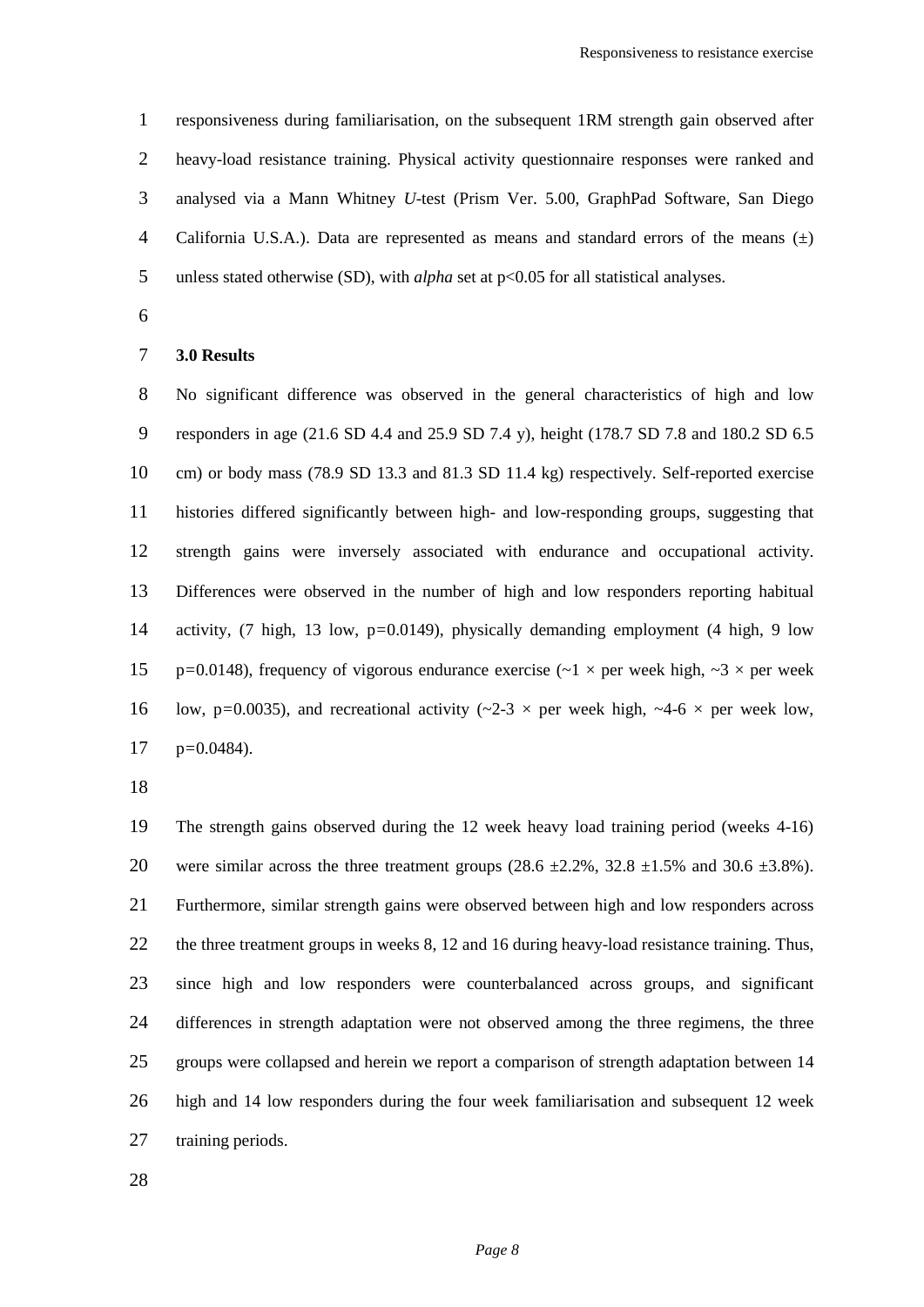| $\mathbf{1}$   | Baseline 1RM strength loads were greater ( $p<0.0001$ ) in low (19.7 ±0.9 kg), compared to                    |
|----------------|---------------------------------------------------------------------------------------------------------------|
| $\overline{2}$ | high responders (15.6 $\pm$ 0.7 kg). However, the high-responding group recorded a 25.1 $\pm$ 1.4%            |
| 3              | increase in elbow flexor strength compared to a 9.5 $\pm$ 1.6% in the low responders during                   |
| $\overline{4}$ | familiarisation ( $p<0.0001$ ) and, as such 1RM strength was similar between high- and low-                   |
| 5              | responding groups in week four (Figure 2). In contrast, no responder group by time                            |
| 6              | interaction ( $p=0.1499$ ) was observed during heavy-load resistance training (weeks 8, 12 and                |
| $\overline{7}$ | 16), with high responders displaying a 29.6 $\pm$ 1.7% and low responders a 31.4 $\pm$ 2.7% increase          |
| $8\,$          | in 1RM strength at week 16.                                                                                   |
| 9              |                                                                                                               |
| 10             | <b>INSERT FIGURE 2 ABOUT HERE</b>                                                                             |
| 11             |                                                                                                               |
| 12             | The single best predictor of strength gain $(p<0.0001)$ following the 16-week training period                 |
| 13             | was each individuals baseline strength ( $r^2$ = -0.85, Figure 3), indicating that 1RM strength               |
| 14             | gains are greater amongst participants with initially low strength capabilities. Within the                   |
| 15             | multiple regression, responsiveness to familiarisation (% $\Delta$ 1RM) also explained a                      |
| 16             | significant ( $p=0.0133$ ) proportion of the variance in 1RM strength following 16-weeks of                   |
| 17             | training and increased the $r^2$ = -0.88.                                                                     |
| 18             |                                                                                                               |
| 19             | <b>INSERT FIGURE 3 ABOUT HERE</b>                                                                             |
| 20             |                                                                                                               |
| 21             | Significant differences were observed in <i>biceps brachii</i> EMG <sub>RMS</sub> amplitude following         |
| 22             | familiarisation ( $p=0.0140$ ) and heavy-load ( $p=0.0392$ ) training phases (Figure 4). After                |
| 23             | familiarisation, an increase in agonist $EMGRMS$ amplitude ( $p=0.0036$ ) was observed in high                |
| 24             | responders, but remained unchanged in low responders (p=0.6924). In contrast, after heavy-                    |
| 25             | load training, the agonist $EMGRMS$ amplitude for low responders increased (p=0.0048), yet                    |
| 26             | remained unchanged in high responders ( $p=0.4338$ ). An increase ( $p=0.0247$ ) in <i>triceps</i>            |
| 27             | <i>brachii</i> EMG <sub>RMS</sub> amplitude was observed in high- (42.1 $\pm$ 12.0%) and low-responding (8.1) |

 $28 \pm 7.7$ %) groups during familiarisation, although the change observed in the high responders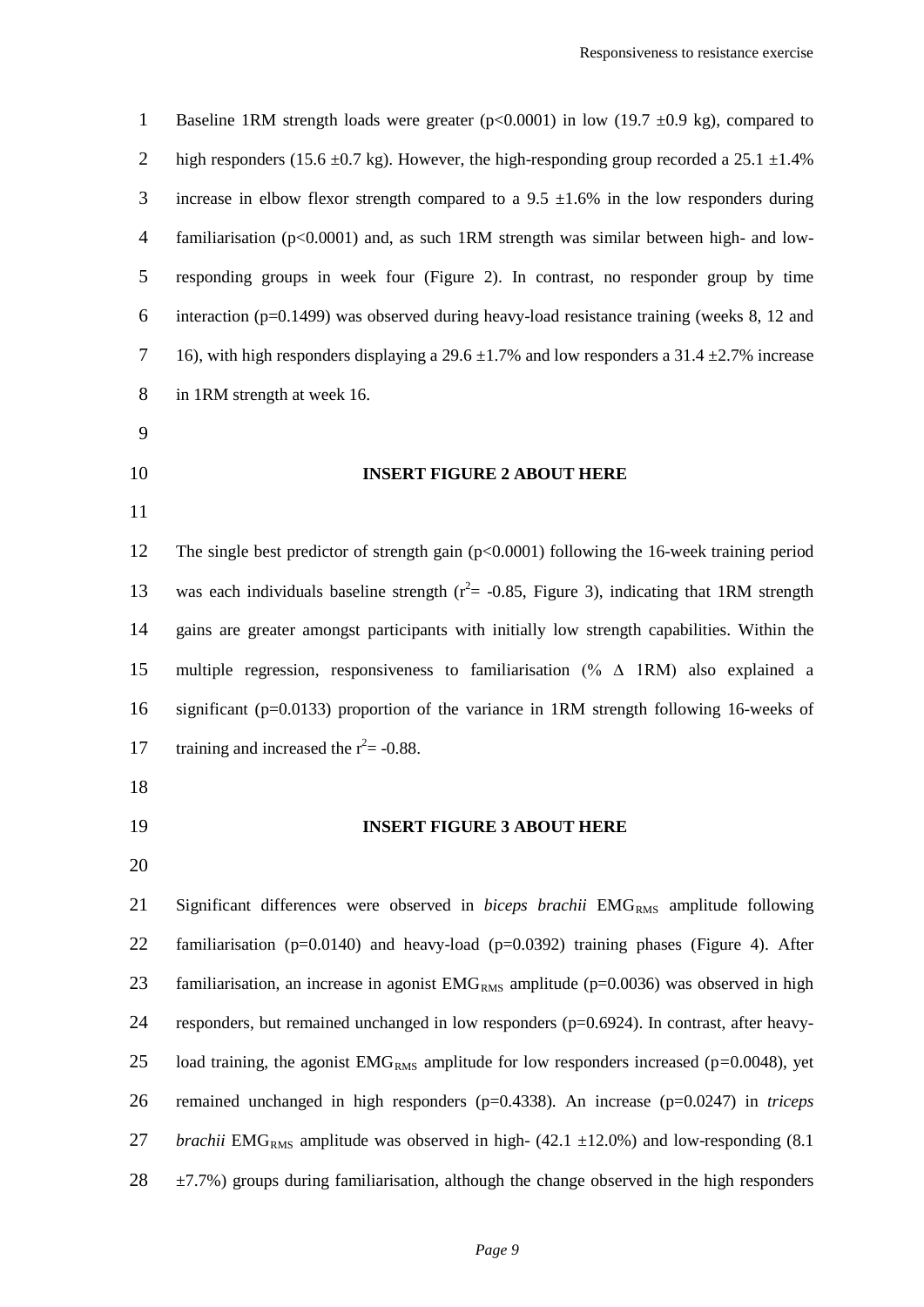was greater (p=0.0016). In contrast, during the heavy-load training period *triceps brachii*  2 EMG<sub>RMS</sub> amplitude increased (p=0.0049) in both high (22.9  $\pm$ 14.2%) and low (26.5  $\pm$ 7.5%) 3 responders, but no interaction was observed. No change in  $EMG<sub>RMS</sub>$  amplitude was observed between or within groups for the *anterior deltoid* and *upper trapezius* after either training phase, (p≥0.05), suggesting participants successfully maintained shoulder joint stabilisation throughout assessment and training. **INSERT FIGURE 4 ABOUT HERE** Elbow flexor cross-sectional area (*biceps brachii* and *brachialis* combined) was similar 11 between high (11.97  $\pm$ 0.54 cm<sup>2</sup>) and low responders (12.90  $\pm$ 0.63 cm<sup>2</sup>) at week four. Muscle size increased significantly (p*<*0.0001) in both high (10.8 ±1.6%) and low responders (9.0

 $13 \pm 2.1\%$ ) following the heavy-load training period (weeks 5-16), and no interaction was observed (p=0.7526).

#### **4.0 Discussion**

 Three significant outcomes have emerged from this experiment. Firstly, baseline 1RM elbow flexion strength, and strength gains during the familiarisation period were significantly and negatively correlated with the strength gain observed during heavy-load resistance training. Secondly, while the strength adaptation for high and low responders was markedly different during familiarisation, no significant differences were observed prior to, or during the heavy- load training phase. Thus, the familiarisation period, appeared not only to identify the two responder types, but also helped to standardise the resistance training background of all participants upon which the heavy-load training phase was overlayed. Thirdly, we should recall that all participants in this investigation reported an absence of resistance training for at least 6-months on recruitment; screening recent resistance training history was therefore an inadequate tool for the estimation of 1RM strength gain in untrained participants.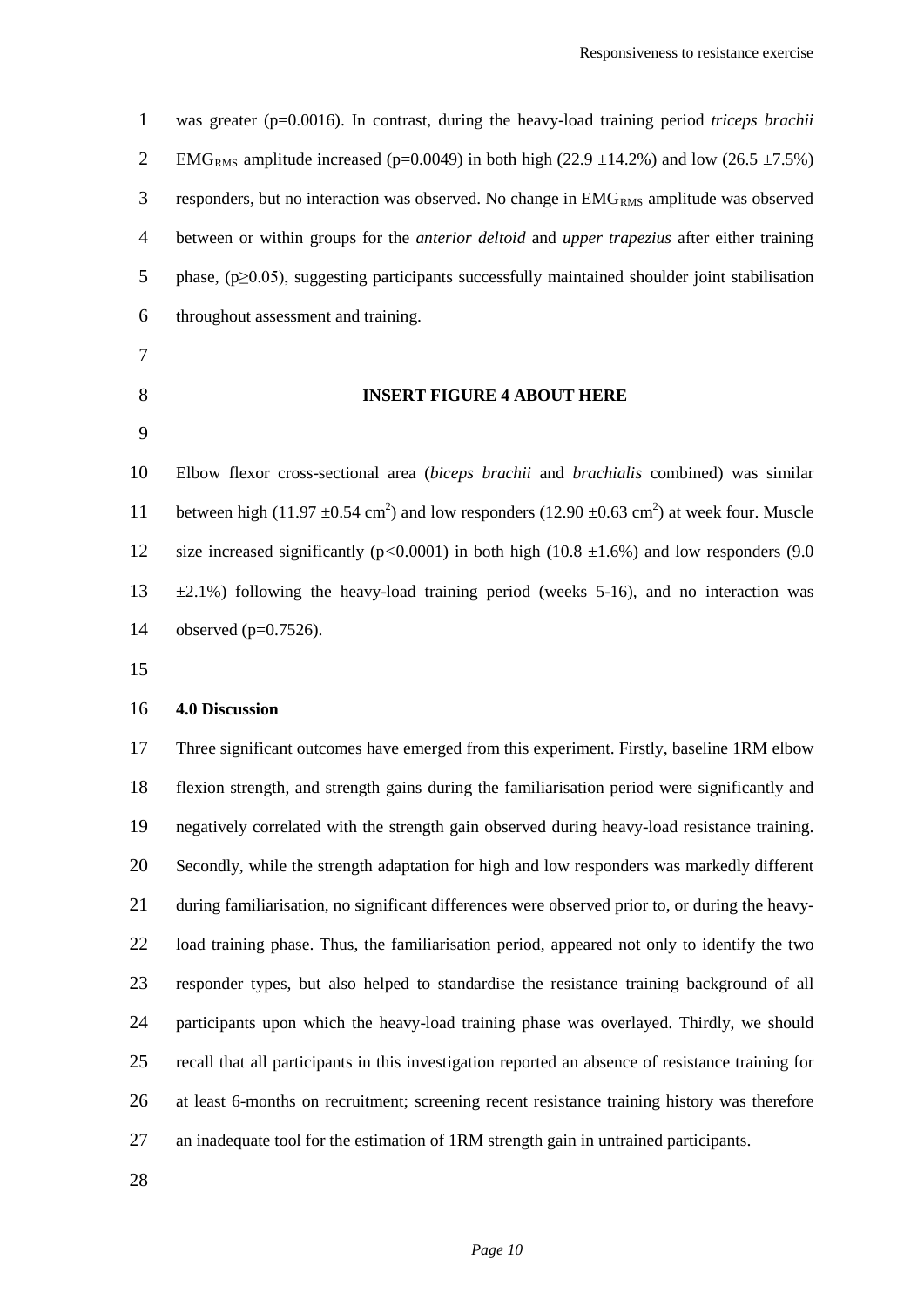1 Our results show a very strong inverse relationship ( $r^2$  = -0.85) between baseline 1RM strength and strength adaptation, suggesting that baseline strength is a critical phenotypic characteristic that should be considered when assigning participants to experimental groups, an approach frequently used by a number of investigators (Kraemer *et al.*, 2004; Moss *et al.*, 1997; Rooney *et al.*, 1994). Given that this investigation employed a simple elbow flexion open-kinetic single-joint movement with a training regimen specific to the 1RM assessment task, such a correlation may well have been anticipated (Thorstensson *et al.*, 1976). Contrary 8 to our observations, much lower correlations ( $r^2$  = -0.30) between baseline 1RM elbow flexor strength and subsequent strength gain have been observed (Hubal *et al.*, 2005). Interestingly, Hubal *et al,* (20), also used an untrained cohort, however, in contrast to the current investigation, training was performed on the non-dominant limb, and training involved multiple resistance exercises, targeting both the elbow flexors and extensors as the agonist. The difference in training regimen, limb dominance, larger sample size (N=585) and mixed gender may have accounted for the lower correlation reported between baseline 1RM and subsequent strength gain for this single joint task. Furthermore, due to the specificity of our assessment and training regimen, it is entirely predictable that baseline strength may be correlated with subsequent strength gain. However, this relationship is reduced when training regimens are multi-joint and not directly associated to the assessment task (Hakkinen, 1985; Thorstensson *et al.*, 1976), and under these conditions, baseline strength scores may not be predictive of subsequent adaptation (Hakkinen, 1985).

 To overcome this potential limitation some investigations have included a familiarisation period of resistance exercise, prior to the primary experimental stimulus (Campos *et al.*, 2002; Dudley *et al.*, 1991). However, in contrast to the current design, these preliminary phases were used only to standardise the pre-experimental training status of subjects, and were not used to balance adaptation responsiveness across experimental treatments. In our hands, the strength gain observed during the familiarisation period revealed a significant, but relatively small inverse relationship, increasing the predictive power of the multiple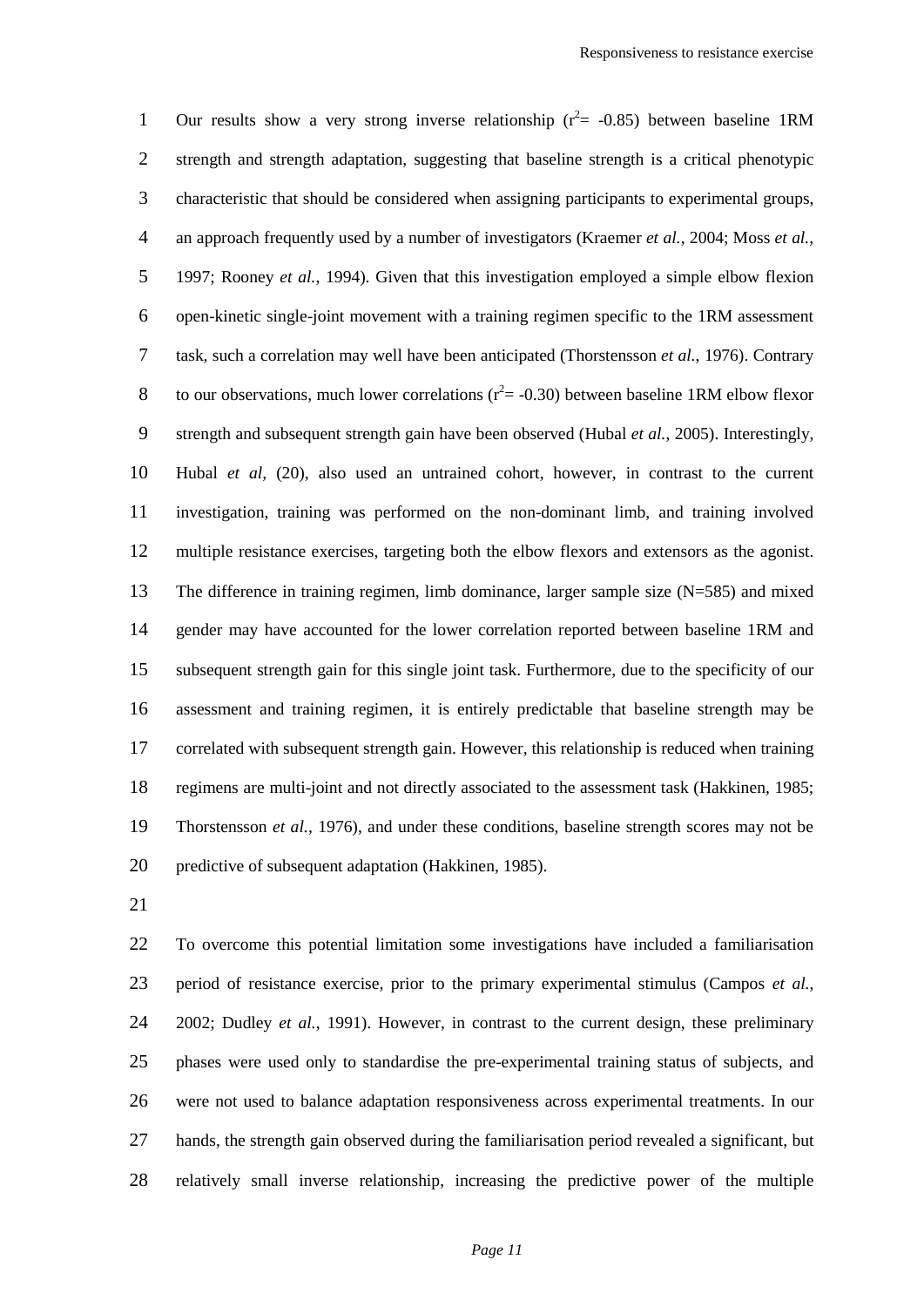1 regression analysis from  $r^2 = -0.85$  to  $r^2 = -0.88$ . Thus, although the strength gains observed in this investigation were consistent with the literature (Clarkson *et al.*, 2005; Hubal *et al.*, 2005; Pescatello *et al.*, 2006), the time-course of strength adaptation over the 16-week period of this investigation between responder groups was disparate. Indeed, a significant difference in strength gain was observed between high and low responders during familiarisation  $(-25\%$  and  $\sim$ 10% respectively). In this investigation, a four-week familiarisation period was therefore an effective intervention that was shown to balance adaptation responses across the whole cohort and create a more homogenous group. The progressive loading during familiarisation, appeared therefore not only to identify the two responder types, but also helped to standardise the resistance training background upon which the 12-week training phase was overlayed.

 In the subsequent 12-weeks of heavy load resistance training, no significant difference was observed in 1RM strength gain (~30% and ~31%), or muscle cross-sectional area (~11% and ~9%), between high and low responders respectively. Thus, after the 4-week familiarisation period both groups responded similarly to resistance training, suggesting that neural factors normally associated with early changes in strength, primarily contributed to the divergence in strength adaptation seen between the two groups within the 4-week familiarisation phase. This is indeed consistent with the current literature, and this variability highlights the difficulty one may have in attributing the adaptations observed to the resistance exercise program following short duration interventions (Carroll *et al.*, 2002; Fleck, 1999; Moritani & DeVries, 1979). This investigation has however shown that a four week familiarisation period prior to the commencement of experimental training, assists in obtaining more uniform adaptive responses.

 Moreover, these early phase neural adaptations can significantly affect data interpretation in longer duration training interventions. Consider the findings of this investigation, if the 1RM strength gains in the familiarisation and 12-week resistance regimen periods had been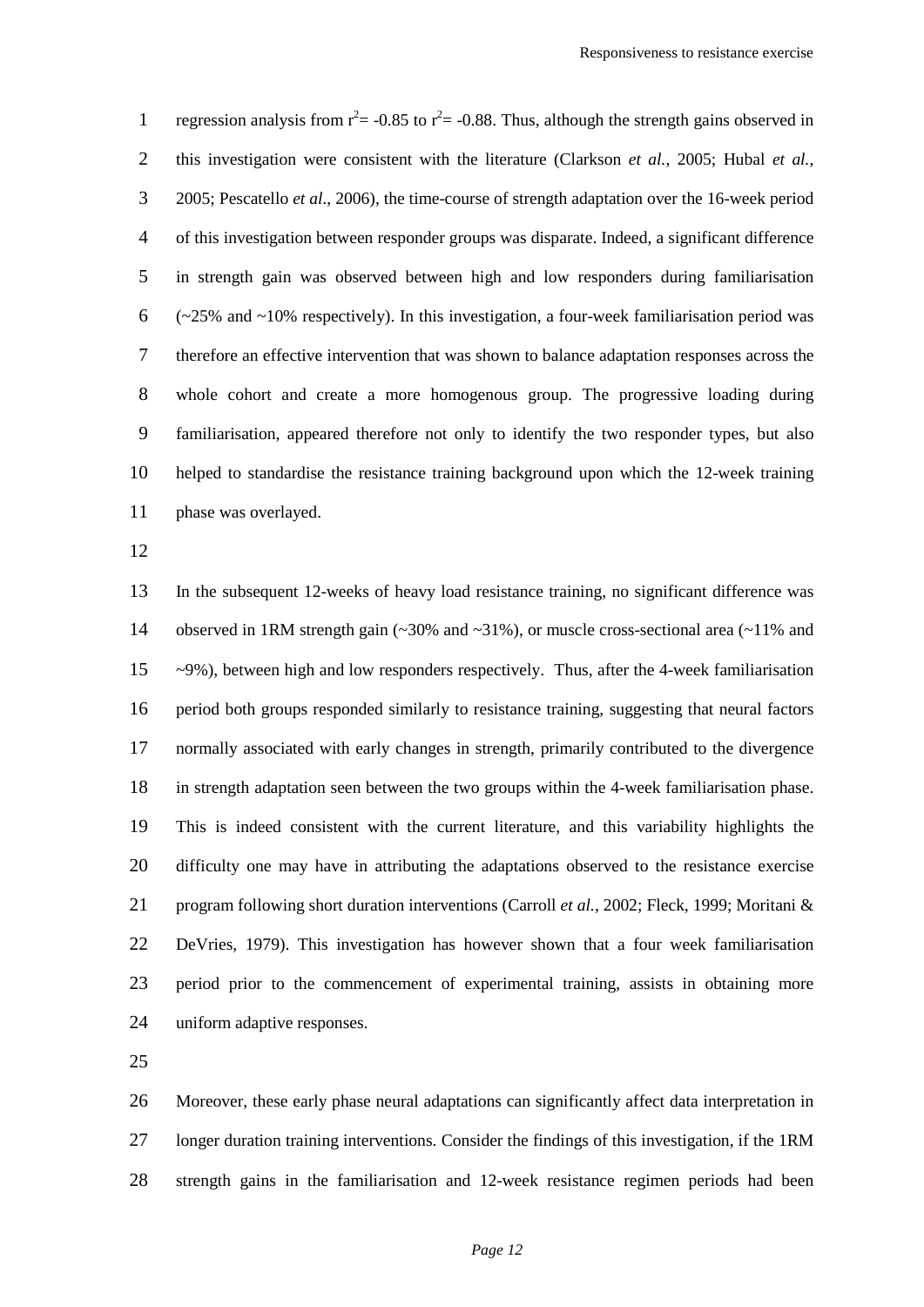pooled, we would have reported a significantly (P<0.0001) greater strength gain in high  $2 \left( \sim 62\% \right)$ , compared to low responders ( $\sim 44\%$ ) over the total 16-week period, when indeed the divergence in strength adaptation only occurred in the first four weeks. Thus, our results suggest that investigators conducting prolonged experimental training regimens should incorporate regular assessments to quantify adaptation responses, with particular emphasis placed upon those adaptations that occur early within a resistance training intervention.

 The divergence in strength adaptation observed during the familiarisation period was also 9 observed in  $EMG<sub>RMS</sub>$  amplitude, with high-responders having a significantly greater increase in agonist (~30%) and antagonist (~40%) activation. In contrast, the change in agonist  $(-2.5\%)$  and antagonist  $(-8\%)$  EMG<sub>RMS</sub> amplitude in low responders during familiarisation was significantly reduced. However, during the 12-week resistance training regimen an 13 inverse response in agonist EMG<sub>RMS</sub> was recorded, with low responders having a 14 significantly greater increase in agonist  $EMG<sub>RMS</sub>$  amplitude (~32%) compared to high responders (~6%). Thus, despite low responders also reporting no resistance exercise experience for at least six months, a load-dependent adaptation threshold was observed, with some participants requiring loading in excess of 80% of 1RM to illicit a significant strength adaptation, and a corresponding increase in electromyographic activity. Normally, this level of loading is required to see progression in resistance trained cohorts (Hakkinen *et al.*, 1985; Hakkinen *et al.*, 1987), well beyond the 40-50% of 1RM that has been shown to be effective in previously untrained individuals (Moore *et al.*, 2004).

 Although responsiveness to a resistance training regimen will be in part genetically determined (Clarkson *et al.*, 2005; Pescatello *et al.*, 2006), it is significant that the low- responding participants in the current investigation reported markedly different levels of endurance physical activity and therefore initial training status. Initial training status from the continuum of untrained to elite-trained individuals contributes significantly to strength adaptation (Ahtiainen *et al.*, 2004; Ratamess *et al.*, 2009). However, an untrained cohort has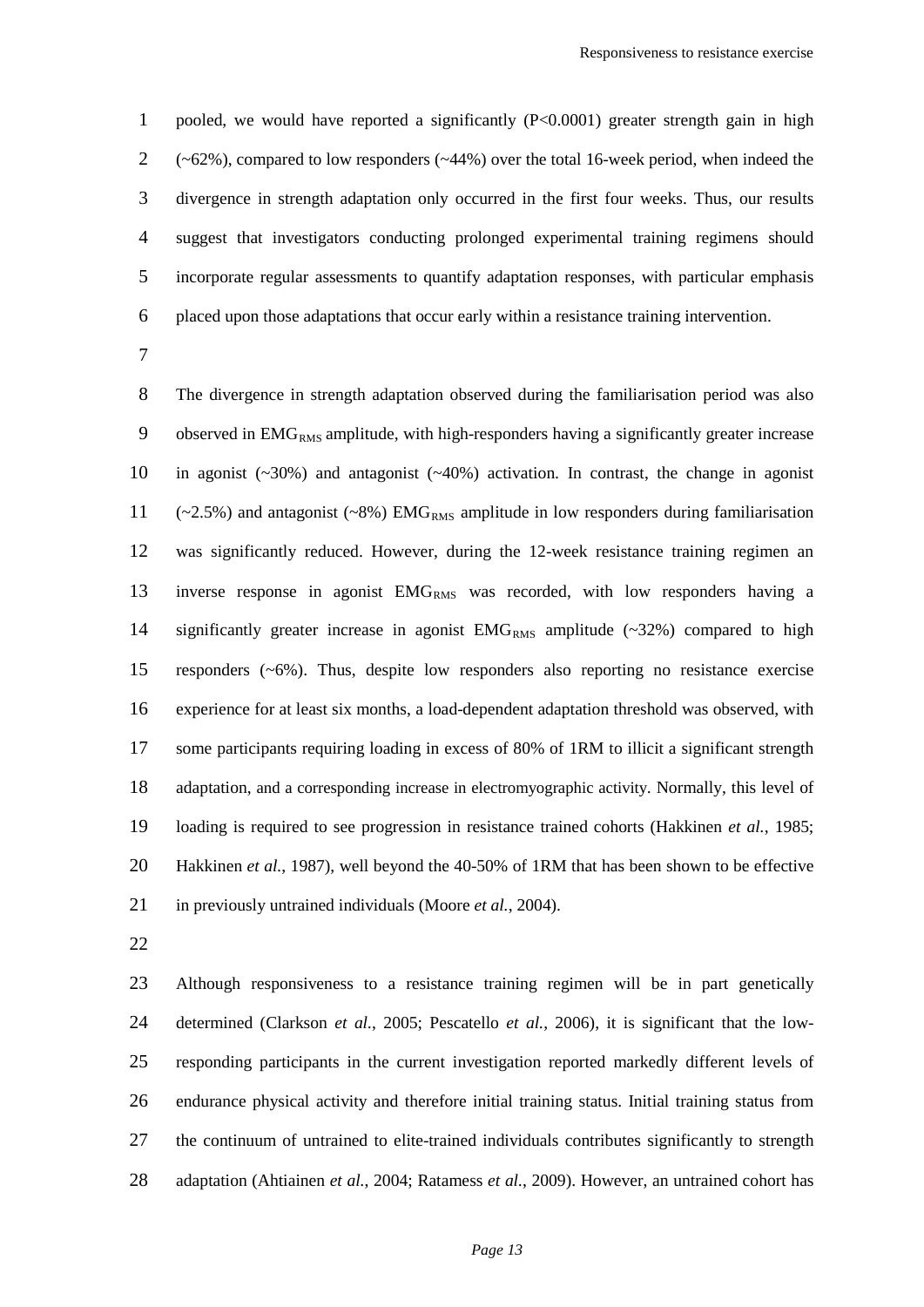been routinely defined as an absence of resistance training (6–12 months) experience (Ratamess *et al.*, 2009). This relatively narrow definition fails to consider other concurrent physical activity habits, and thus ignores the linkage between concurrent habitual exercise and resistance training responsiveness (Bell *et al.*, 2000; Dudley & Djamil, 1985; Hennessey & Watson, 1994; Hickson, 1980).

 In the current investigation, physical activity questionnaires identified significantly increased levels of endurance and occupational activity within low-responding subjects. It is therefore possible that an interference effect was present within low-responding subjects if endurance activity patterns remained high during the resistance training intervention (Bell *et al.*, 2000; Dudley & Djamil, 1985; Hennessey & Watson, 1994; Hickson, 1980). However, strength adaptation was similar between high and low responding subjects during weeks 4-16. The strong inverse relationship observed between baseline 1RM strength and total 1RM strength gain after 16-weeks of resited activity therefore suggests that regardless of physical activity patterns, subjects possessing high initial 1RM strength capabilities did not increase their capacity during the relatively low-load familiarisation period. It is therefore perhaps significant that endurance-trained, like strength-trained individuals have been shown to display increased force production capabilities relative to muscle cross-sectional area, and an increased capacity to voluntarily activate skeletal muscle (Alway *et al.*, 1996; Castro *et al.*, 1995; Del Balso & Cafarelli, 2007). If such differences were indeed evident within the cohort recruited for this investigation, it would support the contention that relatively low resistance loads were insufficient to induce a neuromuscular activation levels required to elicit significant strength adaptation. In addition, one should consider that less active individuals may experience increased neuromuscular activation to develop intra-muscular coordination during skill learning (Rutherford & Jones, 1986). Thus, if one aims to recruit a homogenous group, based on our findings the characterisation of individuals as untrained must include not only resistance exercise history, but also formally consider endurance and occupational experience.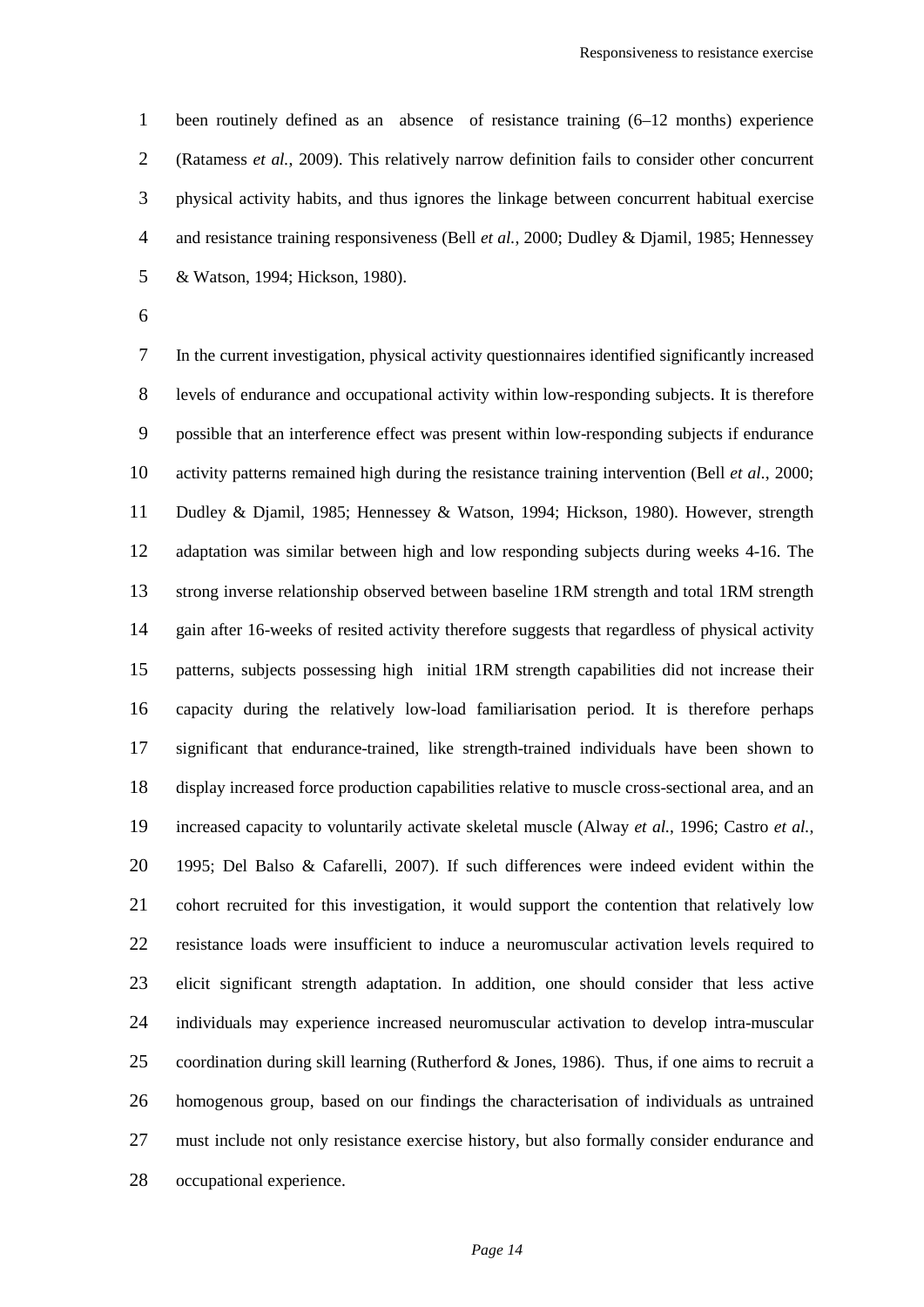#### **5.0 Conclusion**

 From this experiment, it was concluded that the design of resistance training studies requires careful consideration to avoid the introduction of preventable bias in the potential adaptation responsiveness of untrained subjects within one or more treatment conditions. Baseline 1RM strength was strongly correlated with the time-course of subsequent strength adaptation during a 4-week familiarisation period of progressive resistance exercise. Significantly, adaptation responsiveness was normalised across the cohort following the familiarisation period, thus resistance exercise interventions which aim to minimise inter-subject variability should consider an evaluation of pre-experimental training status, and or the inclusion of a familiarisation period, prior to experimental training.

#### **Acknowledgements**

 This project was funded in part by a grant from the New South Wales Fire Brigades (Australia) with magnetic resonance imaging support from Whistler Radiology (Nowra, Australia).

- 
- 
- 
- 
- 
- 
- 
- 
- 
- 
- 
- 
-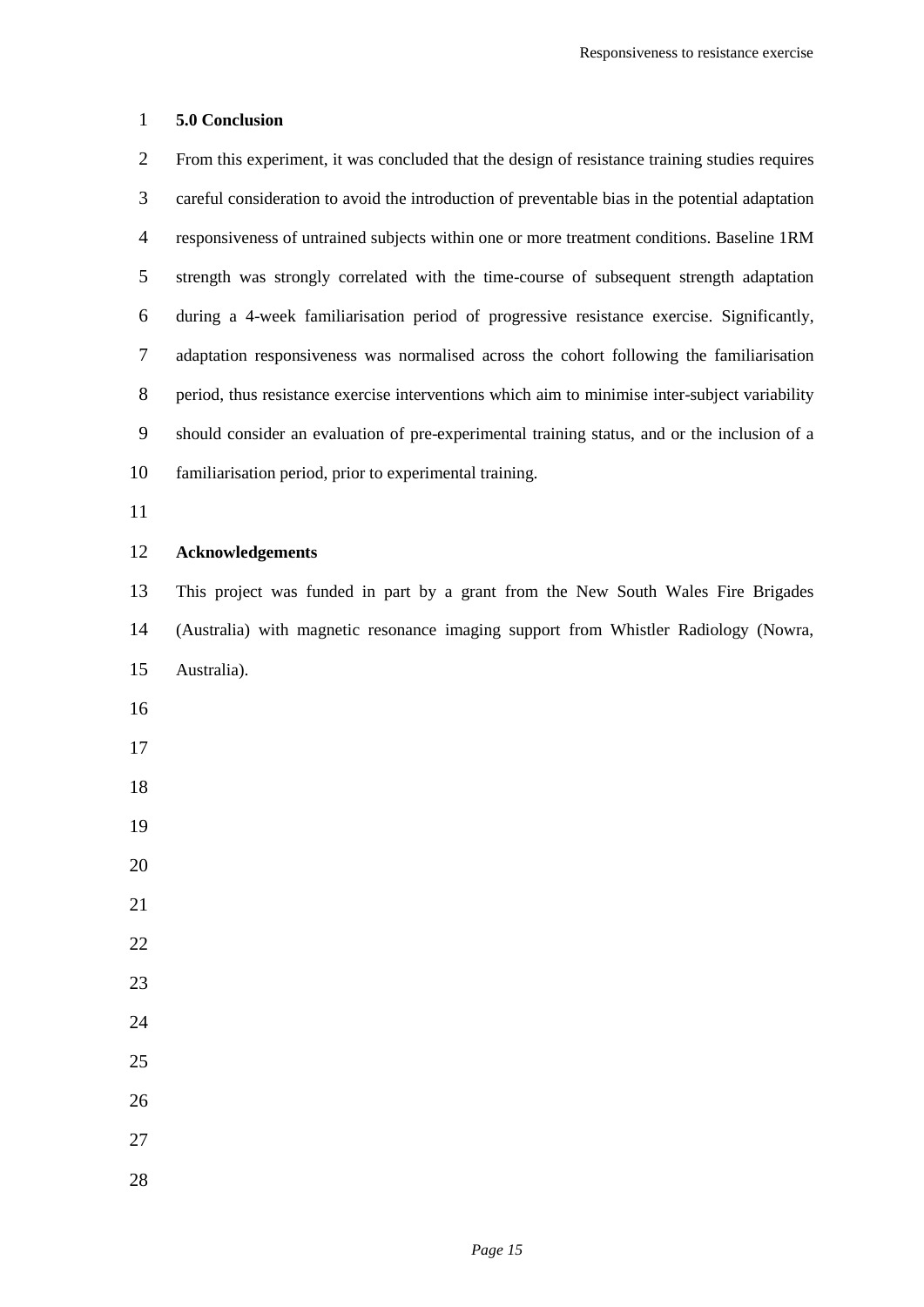## **References**

| $\overline{2}$ | Abe, T., Dehoyos, D. V., Pollock, M. L., & Garzarella, D. (2000). Time course for strength and         |
|----------------|--------------------------------------------------------------------------------------------------------|
| 3              | muscle thickness changes following upper and lower body resistance training in men and                 |
| $\overline{4}$ | women. European Journal of Applied Physiology, 81, 174-180.                                            |
| 5              | Ahtiainen, J. P., Pakarinen, A., Kraemer, W. J., & Hakkinen, K. (2004). Acute hormonal responses to    |
| 6              | heavy resistance exercise in strength athletes versus nonathletes. Canadian Journal of                 |
| 7              | Applied Physiology, 29, 527-543.                                                                       |
| 8              | Alen, M., Hakkinen, K., & Komi, P. V. (1984). Changes in neuromuscular performance and muscle          |
| 9              | fiber characteristics of elite power athletes self-administering androgenic and anabolic               |
| 10             | steroids. Acta Physiologica Scandinavica, 122, 535-544.                                                |
| 11             | Alway, S., Coggan, A. R., Sproul, M. S., Adbuljalil, A. M., & Robitaille, P.-M. (1996). Muscle torque  |
| 12             | in young and older untrained and endurance trained men. The journals of Gerontology. Series            |
| 13             | A, Biological sciences and medical sciences, 51A, B195-B201.                                           |
| 14             | Bell, G. J., Syrotuik, D., Martin, T. P., Burnham, R., & Quinney, H. A. (2000). Effect of concurrent   |
| 15             | strength and endurance training on skeletal muscle properties and hormone concentrations in            |
| 16             | humans. European Journal of Applied Physiology, 81, 418-427.                                           |
| 17             | Campos, G. E. R., Luecke, T. J., Wendeln, H. K., Toma, K., Hagerman, F. C., Murray, T. F., et al.      |
| 18             | (2002). Muscular adaptations in response to three different resistance-training regimens:              |
| 19             | specificity of repetition maximum training zones. European Journal of Applied Physiology,              |
| 20             | 88, 50-60.                                                                                             |
| 21             | Carroll, T. J., Riek, S., & Carson, R. G. (2002). The sites of neural adaptation induced by resistance |
| 22             | training in humans. Journal of Physiology, 544, 641-652.                                               |
| 23             | Castro, M. J., McCann, D. J., Shaffrath, J. D., & Adams, W. C. (1995). Peak torque per unit cross-     |
| 24             | sectional area differs between strength-trained and untrained young adults. Medicine and               |
| 25             | Science in Sports and Exercise, 27, 397-403.                                                           |
| 26             | Chisholm, D. M., Collis, M. L., Kulak, L. L., Davenport, W., Gruber, N., & Stewart, G. W. (1978).      |
| 27             | Par-Q Validation Report: The Evaluation of a Self-Administered Pre-Exercise Screening                  |
| 28             | Questionnaire for Adults. Vancouver, BC: Ministry of Health.                                           |
| 29             | Clarkson, P. M., Devaney, J. M., Gordish-Dressman, H., Thompson, P. D., Hubal, M. J., Urso, M., et     |
| 30             | al. (2005). ACTN3 genotype is associated with increases in muscle strength in response to              |
| 31             | resistance training in women. Journal of Applied Physiology, 99, 154-163.                              |
| 32             | Del Balso, C., & Cafarelli, E. (2007). Adaptations in the activation of human skeletal muscle induced  |
| 33             | by short-term isometric resistance training. Journal of Applied Physiology, 103, 402-411.              |
| 34             | Dudley, G. A., & Djamil, R. (1985). Incompatibility of endurance- and strength-training modes of       |
| 35             | exercise. Journal of Applied Physiology, 59, 1446-1451.                                                |
| 36             | Dudley, G. A., Tesch, P. A., Miller, B. J., & Buchanan, P. (1991). Importance of eccentric actions in  |
| 37             | performance adaptations to resistance training. Aviation Space and Environmental Medicine,             |
| 38             | 62, 543-550.                                                                                           |
| 39             | Ferris, B. G. J. (1978). Epidemiology standardization project. American Review of Respiatory           |
| 40             | Disease, 118, 55-88.                                                                                   |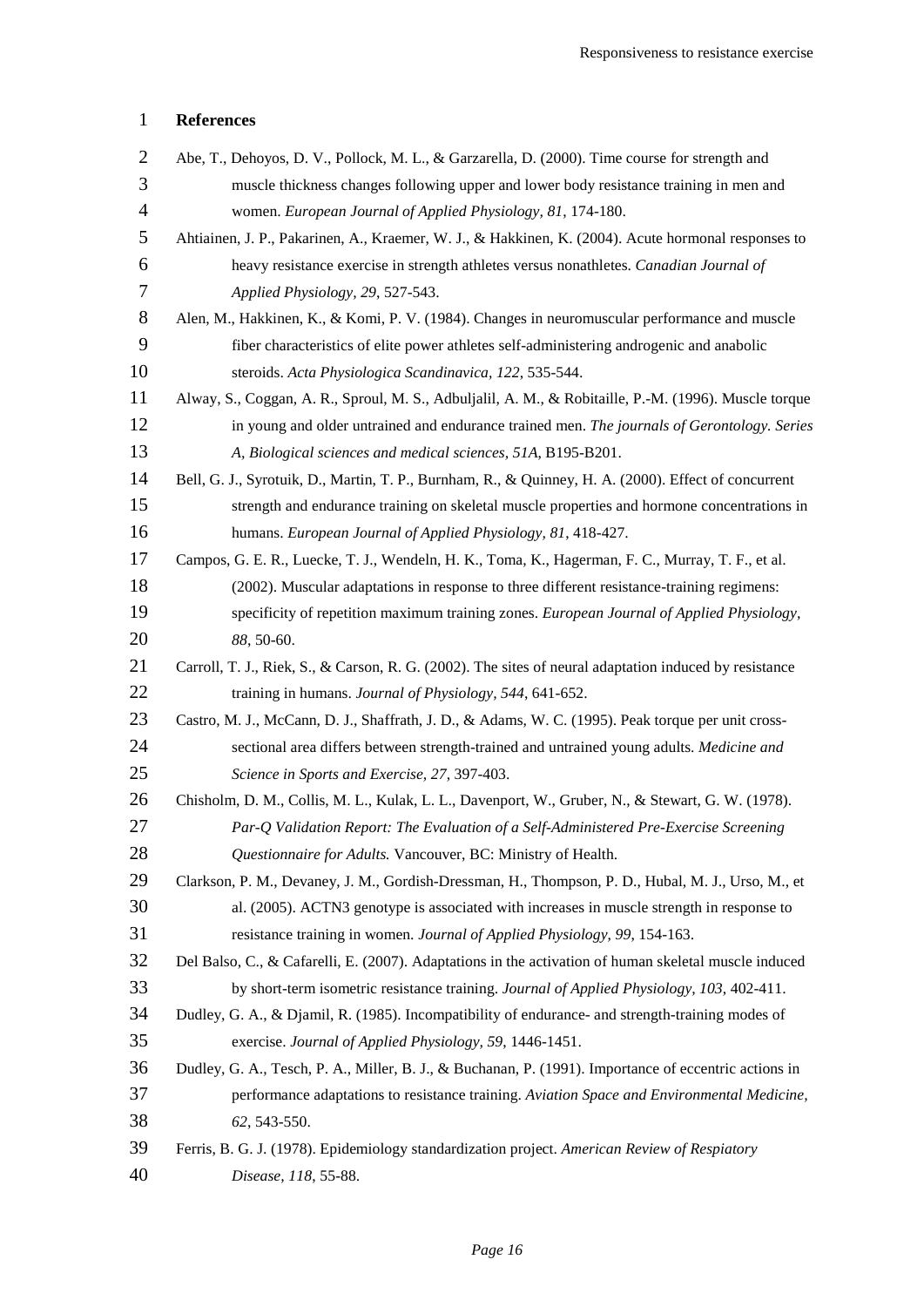| $\mathbf{1}$   | Fleck, S. J. (1999). Periodized Strength Training: A Critical Review. Journal of Strength and                |
|----------------|--------------------------------------------------------------------------------------------------------------|
| $\mathbf{2}$   | Conditioning Research, 13, 82-89.                                                                            |
| 3              | Folland, J. P., Irish, C. S., Roberts, J. C., Tarr, J. E., & Jones, D. A. (2002). Fatigue is not a necessary |
| $\overline{4}$ | stimulus for strength gains during resistance training. British Journal of Sports Medicine, 36,              |
| 5              | 370-374.                                                                                                     |
| 6              | Hakkinen, K. (1985). Factors influencing trainability of muscular strength during short term and             |
| $\overline{7}$ | prolonged training. Strength and Conditioning Journal, 7, 32-37.                                             |
| 8              | Hakkinen, K., Alen, M., & Komi, P. V. (1985). Changes in isometric force-and relaxation-time,                |
| 9              | electromyographic and muscle fibre characteristics of human skeletal muscle during strength                  |
| 10             | training and detraining. Acta Physiologica Scandanavia, 125, 573-585.                                        |
| 11             | Hakkinen, K., Komi, P. V., Alen, M., & Kauhanen, H. (1987). EMG, muscle fibre and force                      |
| 12             | production characteristics during a 1 year training period in elite weight-lifters. <i>European</i>          |
| 13             | Journal of Applied Physiology, 56, 419-427.                                                                  |
| 14             | Hennessey, L. C., & Watson, A. W. S. (1994). The interference effects of training for strength and           |
| 15             | endurance simultaneously. Journal of Strength and Conditioning, 8, 12-19.                                    |
| 16             | Hickson, R. C. (1980). Interference of strength development by simultaneously training for strength          |
| 17             | and endurance. European Journal of Applied Physiology, 45, 255-263.                                          |
| 18             | Hubal, M. J., Gordish-Dressman, H., Thompson, P. D., Price, T. B., Hoffman, E. P., Angelopoulos, T.          |
| 19             | J., et al. (2005). Variability in muscle size and strength gain after unilateral resistance                  |
| 20             | training. Medicine and Science in Sport and Exercise, 37, 964-972.                                           |
| 21             | Kraemer, W. J., Nindl, B. C., Ratamess, N., Gotshalk, L. A., Volek, J. S., Fleck, S. J., et al. (2004).      |
| 22             | Changes in muscle hypertrophy in women with periodized resistance training. Medicine and                     |
| 23             | Science in Sport and Exercise, 36, 697-708.                                                                  |
| 24             | Moore, D. R., Burgomaster, K. A., Schofield, L. M., Gibala, M. J., Sale, D. G., & Phillips, S. M.            |
| 25             | (2004). Neuromuscular adaptations in human muscle following low intensity resistance                         |
| 26             | training with vascular occlusion. European Journal of Applied Physiology, 92, 399-406.                       |
| 27             | Moritani, T., & DeVries, H. A. (1979). Neural factors versus hypertrophy in the time course of muscle        |
| 28             | strength gain. American Journal of Physical Medicine, 58, 115-130.                                           |
| 29             | Moss, B. M., Refsnes, P. E., Abildgaard, A., Nicolaysen, K., & Jensen, J. (1997). Effects of maximal         |
| 30             | effort strength training with different loads on dynamic strength, cross-sectional area, load-               |
| 31             | power and load-velocity relationships. European Journal of Applied Physiology, 75, 193-                      |
| 32             | 199.                                                                                                         |
| 33             | Munn, J., Herbert, R. D., Hancock, M. J., & Gandevia, S. C. (2005). Resistance training for strength:        |
| 34             | Effect of number of sets and contraction speed. Medicine and Science in Sport and Exercise,                  |
| 35             | 37, 1622-1626.                                                                                               |
| 36             | Pescatello, L. S., Kostek, M. A., Gordish-Dressman, H., Thompson, P. D., Seip, R. L., Price, T. B., et       |
| 37             | al. (2006). ACE ID genotype and the muscle strength and size response to unilateral                          |
| 38             | resistance training. Medicine and Science in Sport and Exercise, 38, 1074-1081.                              |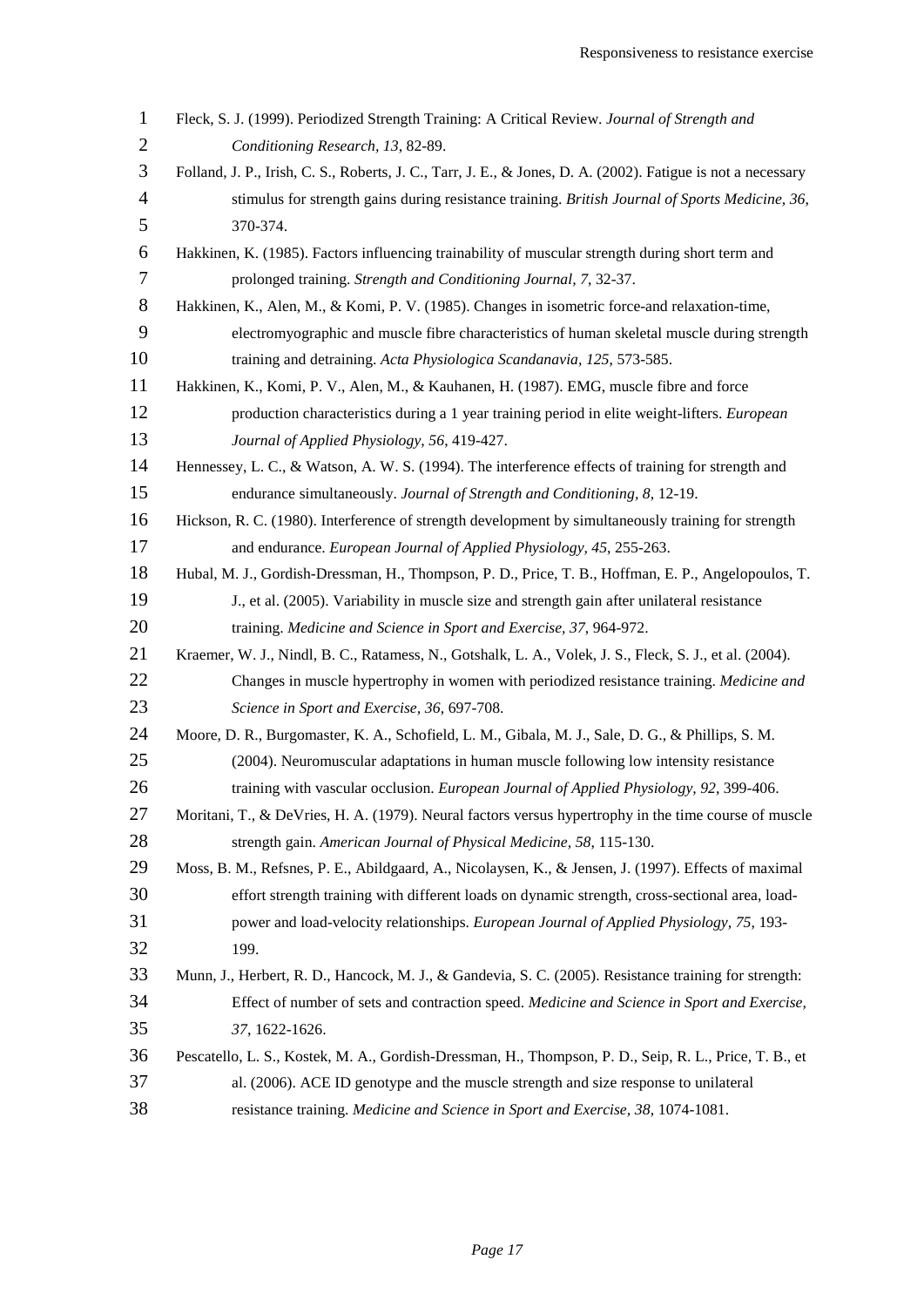| $\mathbf{1}$   | Ratamess, N. A., Alvar, B. A., Evetoch, T. K., Housh, T. J., Kibler, W. B., Kraemer, W. J., et al.        |
|----------------|-----------------------------------------------------------------------------------------------------------|
| $\mathbf{2}$   | (2009). Progression models in resistance training for healthy adults. Medicine and science in             |
| $\mathfrak{Z}$ | sports and Exercise, 41, 687-708.                                                                         |
| $\overline{4}$ | Rooney, K. J., Herbert, R. D., & Balnave, R. J. (1994). Fatigue contributes to the strength training      |
| 5              | stimulus. Medicine and Science in Sport and Exercise, 26, 1160-1164.                                      |
| 6              | Rutherford, O. M., & Jones, D. A. (1986). The role of learning and coordination in strength training.     |
| $\tau$         | European Journal of Applied Physiology, 55, 100-105.                                                      |
| $8\,$          | Salis, J. F., Haskell, W. L., Wood, P. D., Rogers, T., & Paffenbarger, R. S. (1985). Physical activity    |
| 9              | assessment methodology in the five-scity project. American Journal of Epidemiology, 121,                  |
| 10             | 91-106.                                                                                                   |
| 11             | Staron, R. S., Karapondo, D. L., Kraemer, W. J., Fry, A. C., Gordon, S. E., Falkel, J. E., et al. (1994). |
| 12             | Skeletal muscle adaptations during early phase of heavy-resistance training in men and                    |
| 13             | women. Journal of Applied Physiology, 76, 1247-1255.                                                      |
| 14             | Thomas, S., Reading, J., & Shephard, R. J. (1992). Revision of the Physical Activity Readiness            |
| 15             | Questionnaire. Canadian Journal of Sport Science, 17, 338-345.                                            |
| 16             | Thomis, M. A., Beunen, G. P., Maes, H. H., Blimkie, C. J., Van Leemputte, M., Claessens, A. L., et        |
| 17             | al. (1998). Strength training: Importance of genetic factors. Medicine and Science in Sport               |
| 18             | and Exercise, 30, 724-731.                                                                                |
| 19             | Thorstensson, A., Karlsson, J., Viitaslo, J. H. T., Luhtanen, P., & Komi, P. V. (1976). Effects of        |
| 20             | strength training on EMG of human skeletal muscle. Acta Physiologica Scandanavia, 98,                     |
| 21             | 232-236.                                                                                                  |
| 22             |                                                                                                           |
| 23             |                                                                                                           |
| 24             |                                                                                                           |
|                |                                                                                                           |
| 25             |                                                                                                           |
| 26             |                                                                                                           |
| 27             |                                                                                                           |
|                |                                                                                                           |
| 28             |                                                                                                           |
| 29             |                                                                                                           |
|                |                                                                                                           |
| 30             |                                                                                                           |
| 31             |                                                                                                           |
|                |                                                                                                           |
| 32             |                                                                                                           |
| 33             |                                                                                                           |
| 34             |                                                                                                           |
|                |                                                                                                           |
| 35             |                                                                                                           |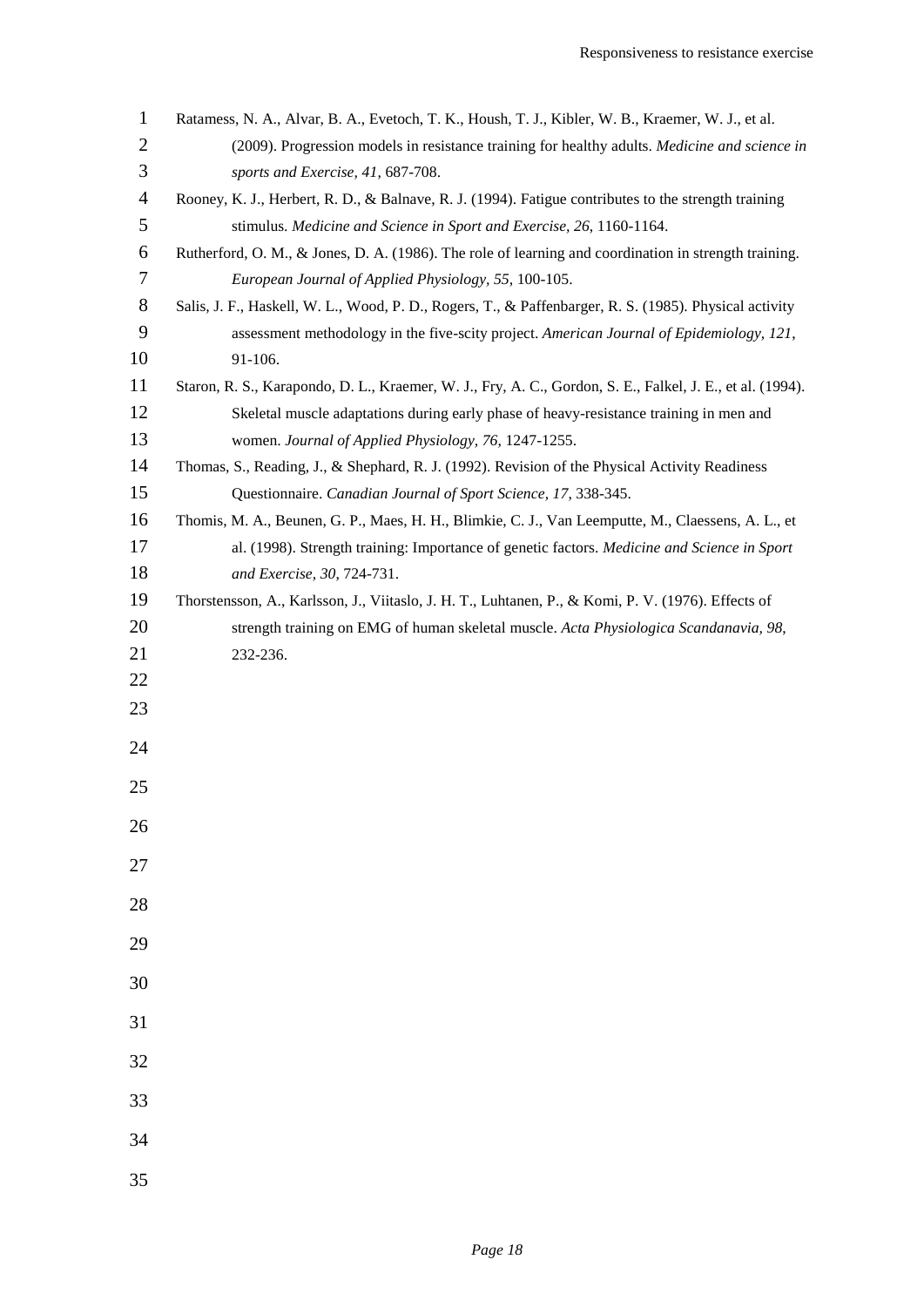#### Figure legends

 **Figure 1** Set-up demonstrating the experimental position. Dominant limb elbow flexion was performed through a 100° range of motion, with end points marked by via guide bars positioned at 60° of flexion - 160° of extension.

 **Figure 2** Trained limb, one repetition maximum (kg) in high and low responders. Strength assessments were performed at baseline (week 0), following familiarisation (week 4), and during weeks 8, 12, and 16 of a heavy-load resistance training regimen. Data represent 10 means  $\pm$  SE.  $\dagger$  = significant between group difference in baseline one repetition maximum strength (*P*<0.05); ‡= significant between group difference in strength gain during familiarisation (*P*<0.05).

 **Figure 3** The relationship observed between baseline strength and strength adaptation over a 15 = 16-week resistance training regimen ( $r^2 = -0.85$ ). Data are co-ordinates for high- and low-responding participants.

 **Figure 4** Electromyographic root mean square amplitude (%) recorded from the trained limb *biceps brachii* during one repetition maximum elbow flexion after familiarisation and heavy- load training in high and low responders. Data were normalised within participants to 21 baseline values and represent the mean  $\pm$  SE.  $\dagger$  = significant difference from baseline (*P*<0.05); ‡= significant difference from familiarisation (*P*<0.05); §= significant difference between the high- and low-responding groups (*P*<0.05).

- 
- 
- 
- 
-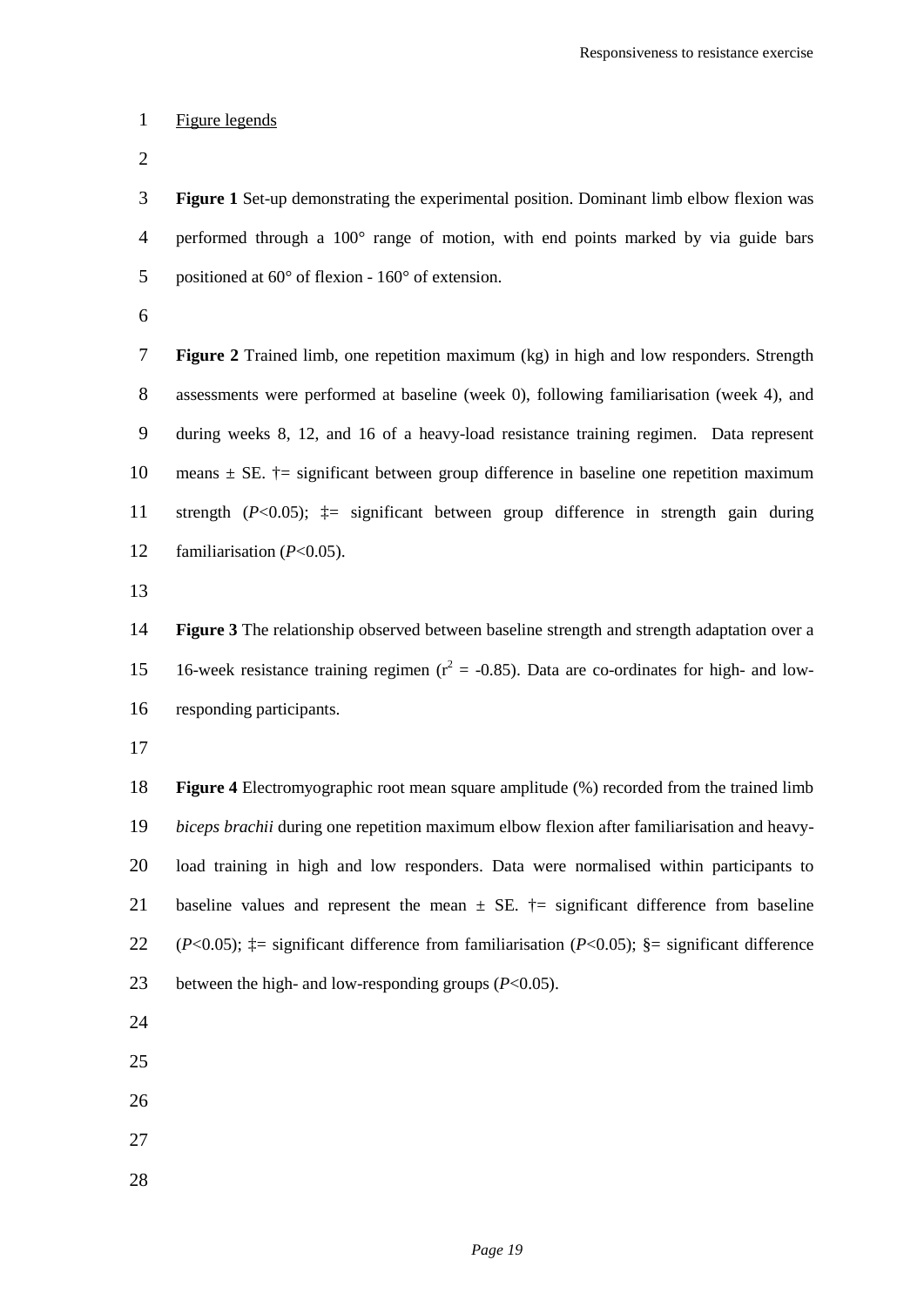

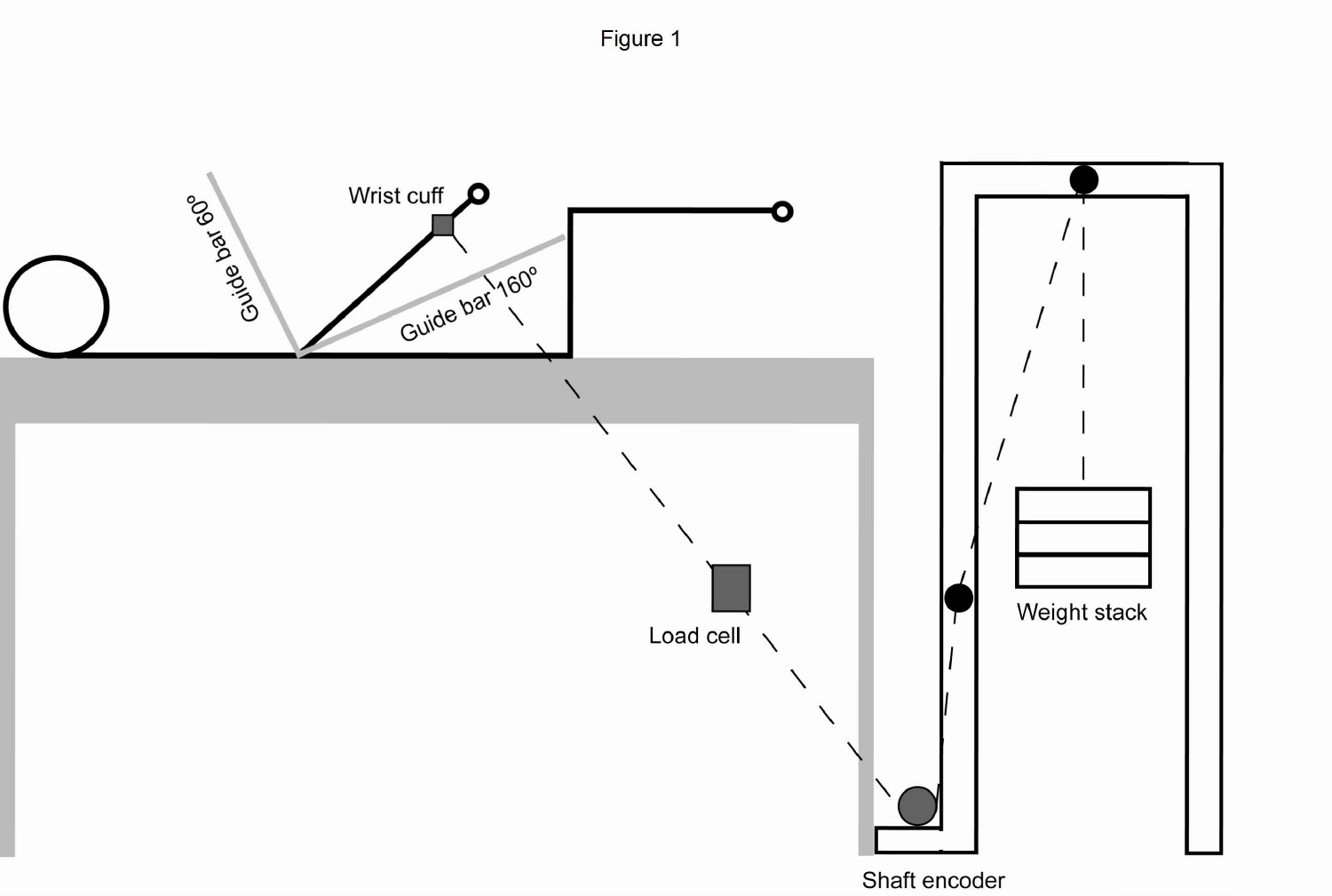Figure 2

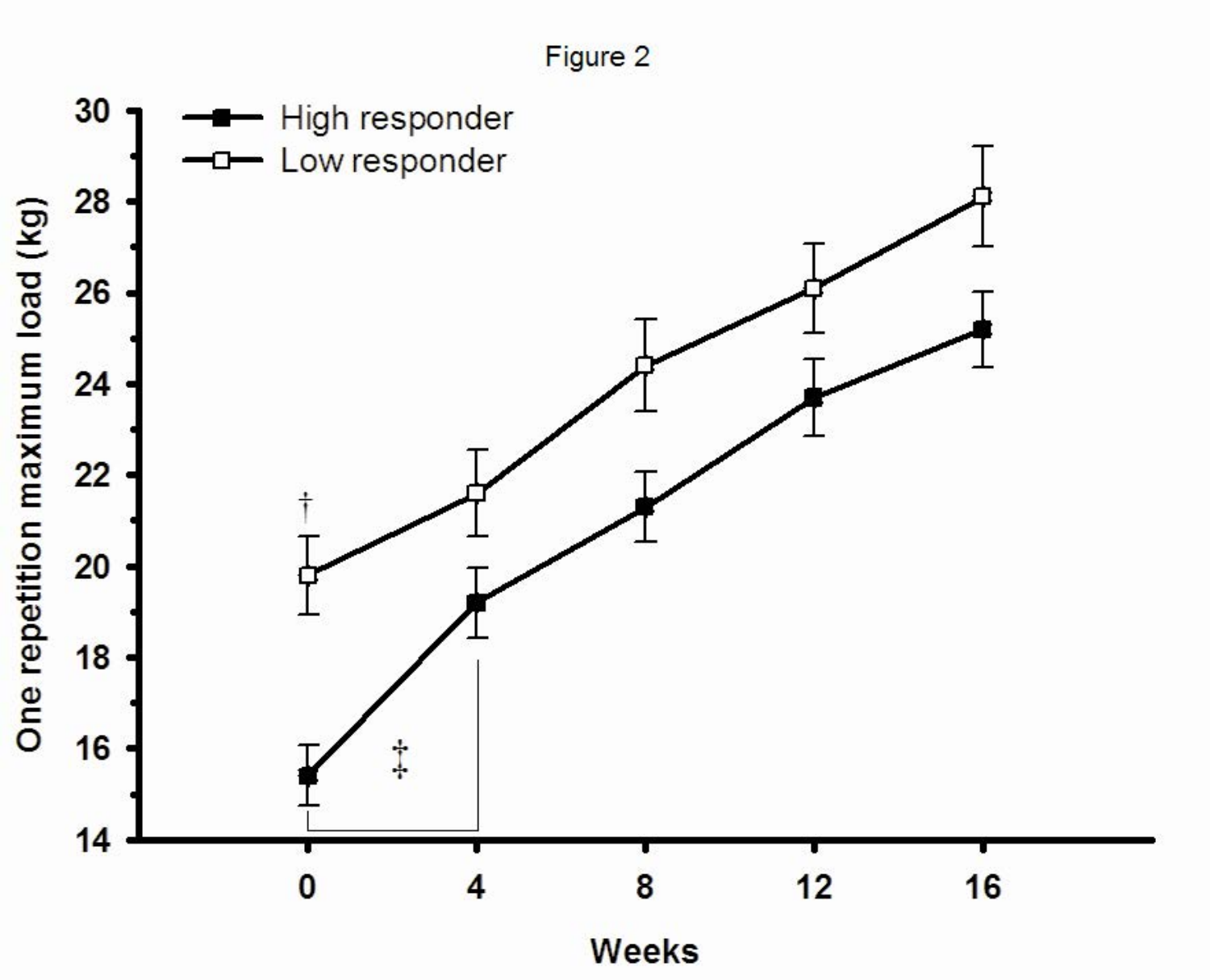

Figure 3